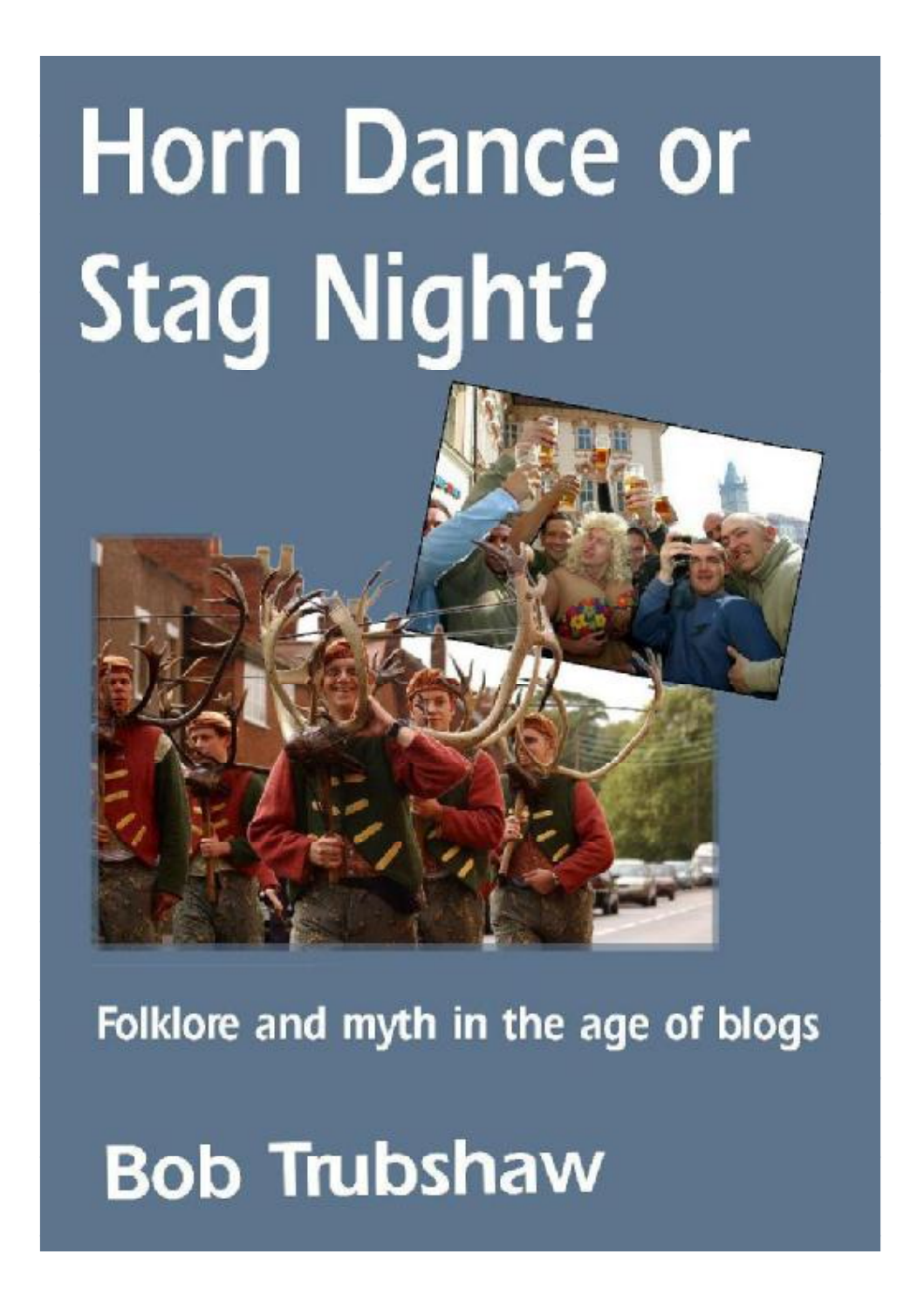Why is a stag night or an office in-joke as good an example of folklore as morris dancing or a fairy tale? Why does the rhetoric of eco-politics seem like the recycling of myths dating back well over 2,000 years? How often have American presidents imitated Hollywood action movies? How do the mass media successfully construct the 'deep structures' of modern society?

Apart from a few people in universities studying folklore or mythology these questions may seem strange. In this booklet Bob Trubshaw suggests that, far from being strange, folklore and mythology – at least as understood by academics – are key to understanding the processes by which we create our all-encompassing 'social reality'.

At a time when Western 'social reality' is increasingly contrived by the vested interests of global commerce, and shaped by the media magnates within that cartel, the folkloric transmission of ideas via emails, blogs and personal Web pages has increasing importance. The ability to consciously recognise the way myths – or, more accurately, 'mythic fragments' – are used by the media is also key to understanding how 'spin' attempts to delude us all.

*Horn Dance or Stag Night?* does not offer a detailed understanding of the construction of social reality. Instead it suggests some fruitful directions for further thinking. The result is both enlightening and empowering.

**Bob Trubshaw** has written numerous books, booklets and articles, including several books on folklore and mythology. He founded Heart of Albion eighteen years ago.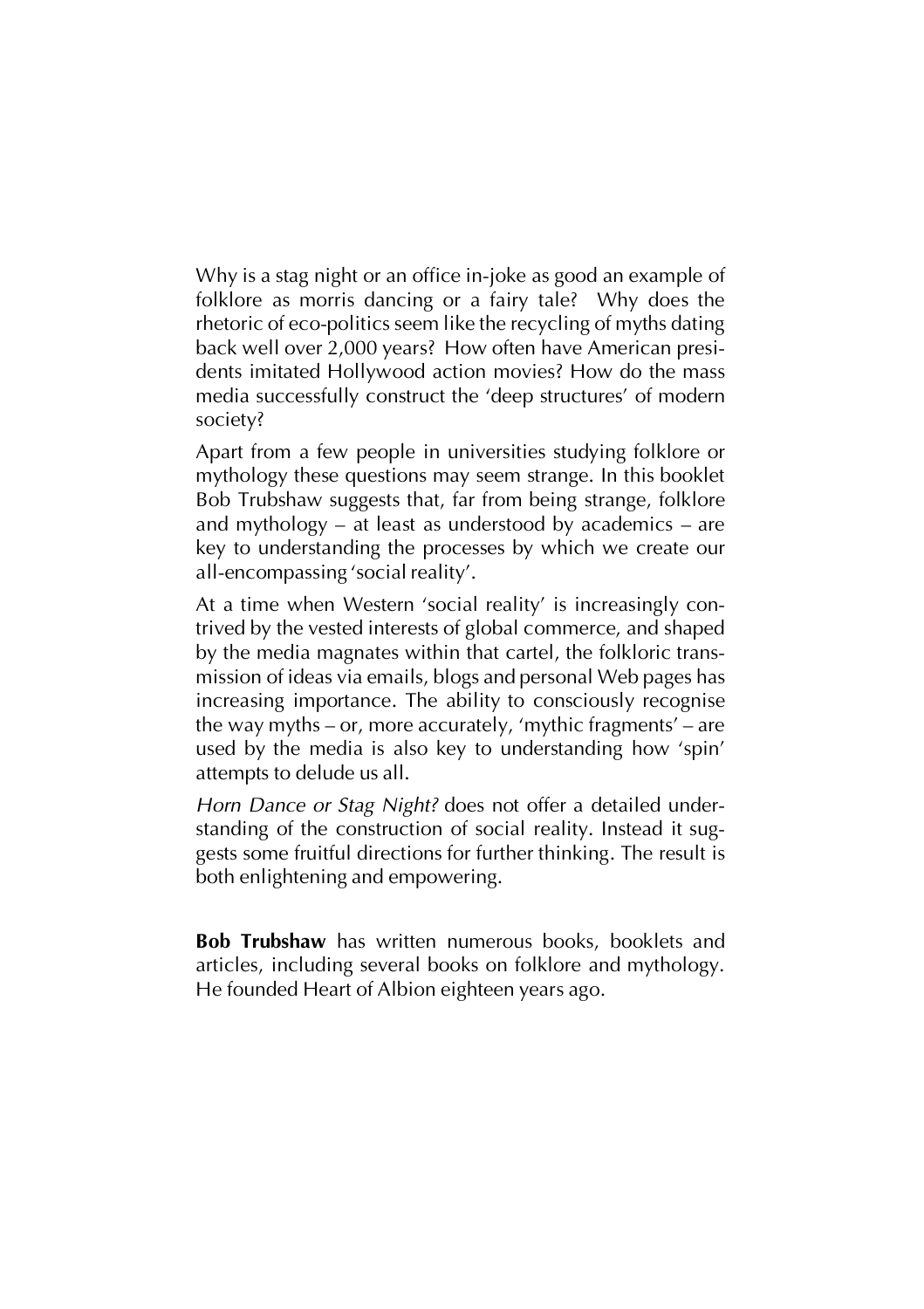## Folklore and myth in the age of blogs

## **Bob Trubshaw**



**Heart of Albion**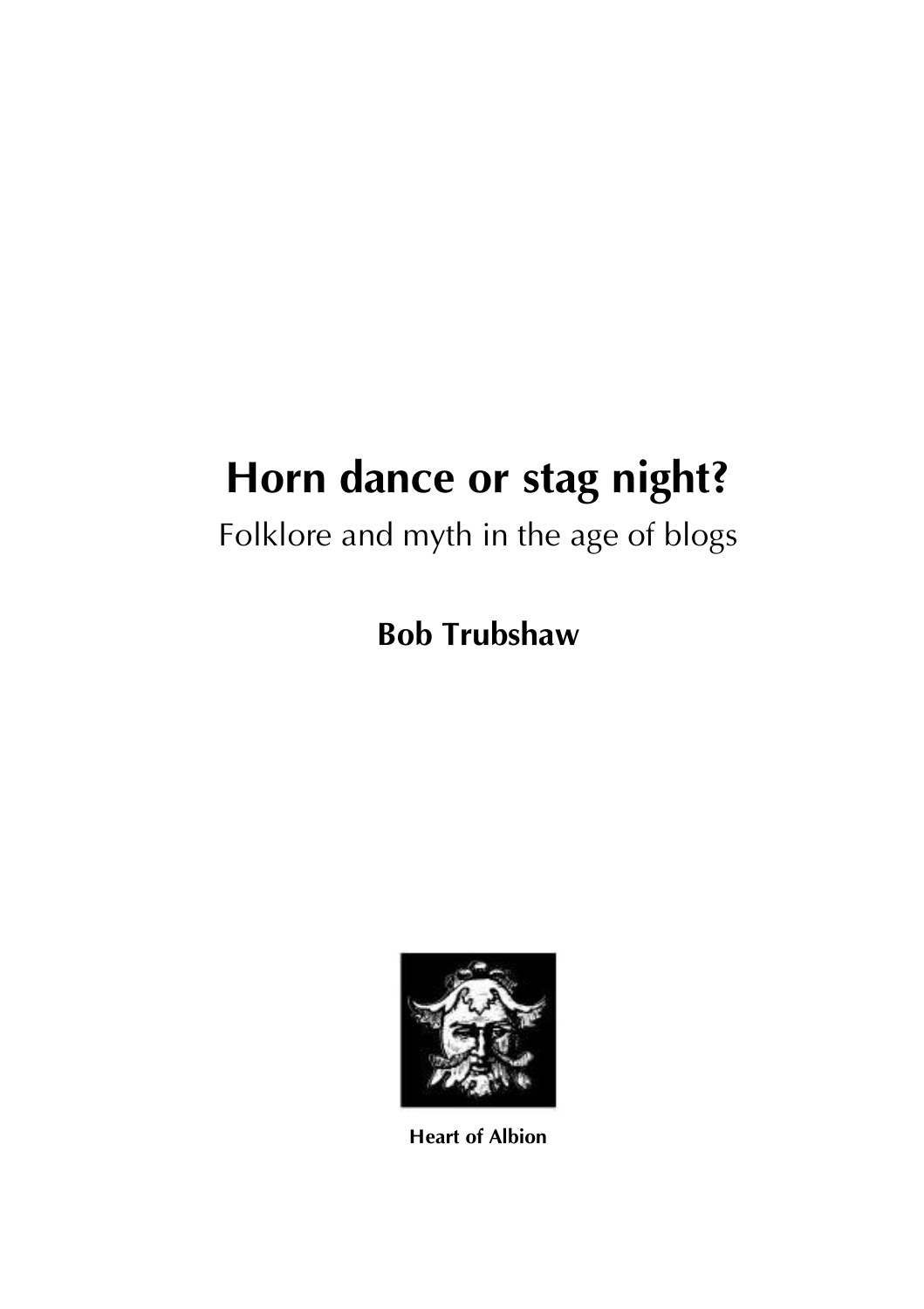To the memory of Doug Fowell, for many years leader of the Abbots Bromley Horn Dance team. He died a few weeks after the cover photograph was taken in September 2006, aged 78, after taking part in the Horn Dance for 71 years.

#### **Horn dance or stag night? Folklore and myth in the age of blogs**

#### **Bob Trubshaw**

ISBN 978-1-905646-05-0

© Copyright R.N. Trubshaw 2007

The moral rights of the author have been asserted. All rights reserved. No part of this book may be reproduced in any form or by any means without prior written permission from Heart of Albion Press, except for brief passages quoted in reviews.

> Published by **Heart of Albion Press** 2 Cross Hill Close, Wymeswold Loughborough, LE12 6UJ

albion@indigogroup.co.uk

#### **Visit our Web site: www.hoap.co.uk**

Printed in England.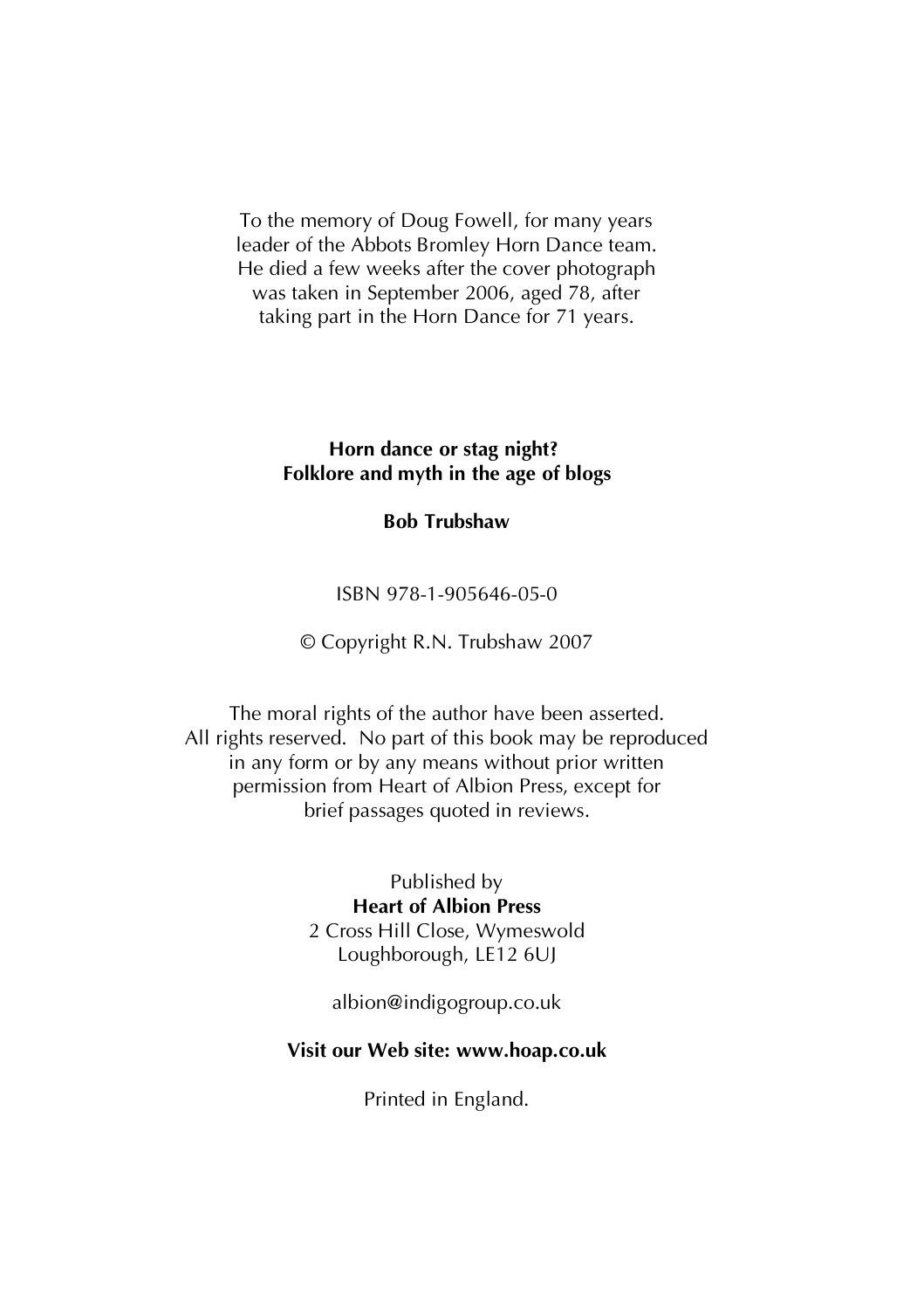## **Folklore and myth in the age of blogs**

Is the Abbots Bromley Horn Dance a better example of a folk custom than a stag night? The answer depends on what you think a 'folk custom' is. For those who think that folk customs are more-or-less fossilised traditional – usually rural – customs then they may have difficulty even thinking that stag nights have much to do with folk customs at all. Those who have followed academic thinking in folklore over the last forty or more years will realise that restricting the concept of 'folk customs' to archaic rural traditions is essentially a deep distortion caused by nineteenth century folklorists – themselves part of a much larger romanticisation of rural England – and their unwitting successors.

If we turn to the work of British and American academic folklorists over the last forty or more years, we will quickly pick up that folk customs, folklore and other folk-whatevers are best thought of as the customs, lore or whatever that bond a particular social group together. So, among other things, the Horn Dance helps 'bond' the people of Abbots Bromley together – along with more transiently bonding the many visitors who attend the event in September.

Similarly, like all other folk-whatevers, stag nights are supremely good examples of bonding a 'social group' – in this case the groom and his 'best mates' – together in a way that, in memory at least, will endure. It also bonds them to the mix of people who made up previous stag nights they have each been part of, and those they will probably be part of in the future. So, an excellent example of a folk custom?

What distinguishes folk-whatevers is that they are passed on in a face-toface way. Writing and, in more recent years, photography and video, may *record* what takes place but it is not the primary way in which 'what takes place' (or, in the case of folk lore, 'what is told') is repeated. Certainly folkwhatevers do not rely on the mass media or even printed books and periodicals for their continuity. So what distinguishes folk-whatevers is less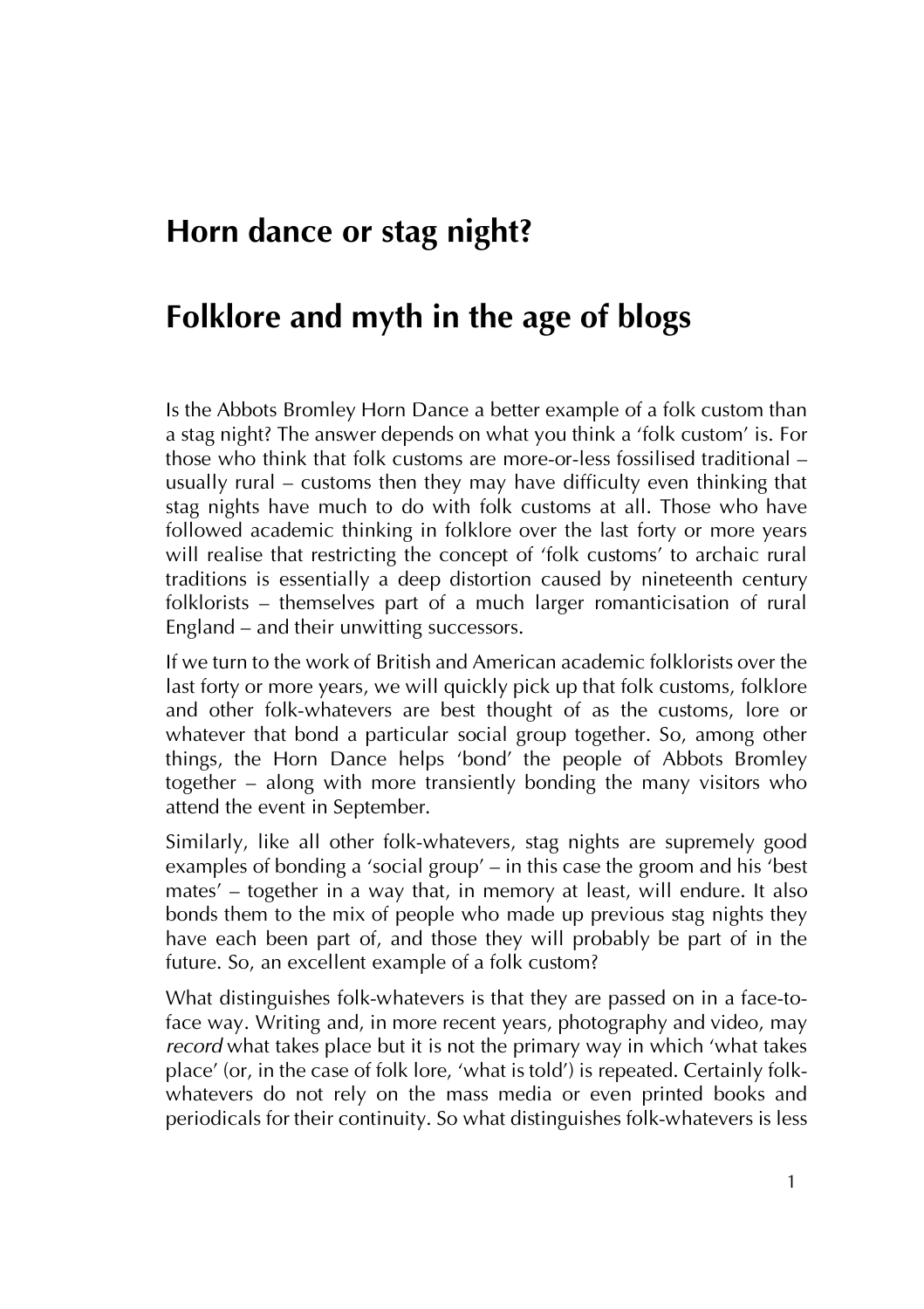*what* the whatever is (dance, mummers play, song, legend, fairy story, nickname, in joke… ) that how it is passed on and transmitted.

What takes places or is told invariably slowly evolves. The meaning and significance given to what takes place may well be varied even among participants and regular spectators. Indeed the meaning and significance can potentially change quite rapidly – much more rapidly than what is taking place.

And what folk-whatevers 'do' is not so much about what they are (dance, song, story, joke… ) than how they help bond a social group together. Injokes between people who work in the same office or socialise at the same gym are, in the eyes of modern folklorists, as much folklore as, say, morris dancing. Passing on such lore relies on face-to-face conversations (and, increasingly in the last ten years, the electronic counterparts such as text messages, emails, chat rooms, blogs and personal Web sites) rather than on anything transmitted via the media.

Knowing a specific in-joke – such as which manager is being referred to when a scurrilous nickname is used – makes you part of a specific social group. Families are an excellent example of folk groups. Cryptic statements such as 'Remember the time at Andrew's wedding?' or 'Don't do an Aunt Beth on us' simply do not need expanding to anyone who is part of the same family. *De facto* they exclude anyone who is not part of that 'in group'. Similarly, expressions such as 'Aunt Beth spent some time in The Towers' exclude anyone who is not part of the 'social group' making up residents of Leicester (who use 'The Towers' as a euphemism for the city's psychiatric hospital).

Who determines what happens at a stag night? Clearly the groom-to-be may express a preference between, say, clay pigeon shooting, 4x4 driving, or good ol' fashioned strippers. The providers of package stag night tours to Prague, Dublin, Riga, Bratislava or wherever will offer specific options. But the dressing up in daft costumes and all the associated joking and tomfoolery will be based on – but subtly different from – the participants' previous experience of stag nights. Photos, videos and even Web sites may *influence* the actions, but they are not the *primary* factor. Above all, as already noted, stag nights share the main function of all folk-whatevers: they bond a social group together.

#### **Everything is always now**

At the risk of being overly-philosophical, the past does not exist. The past is recreated in the present from 'memories'. Writing, books, drawings,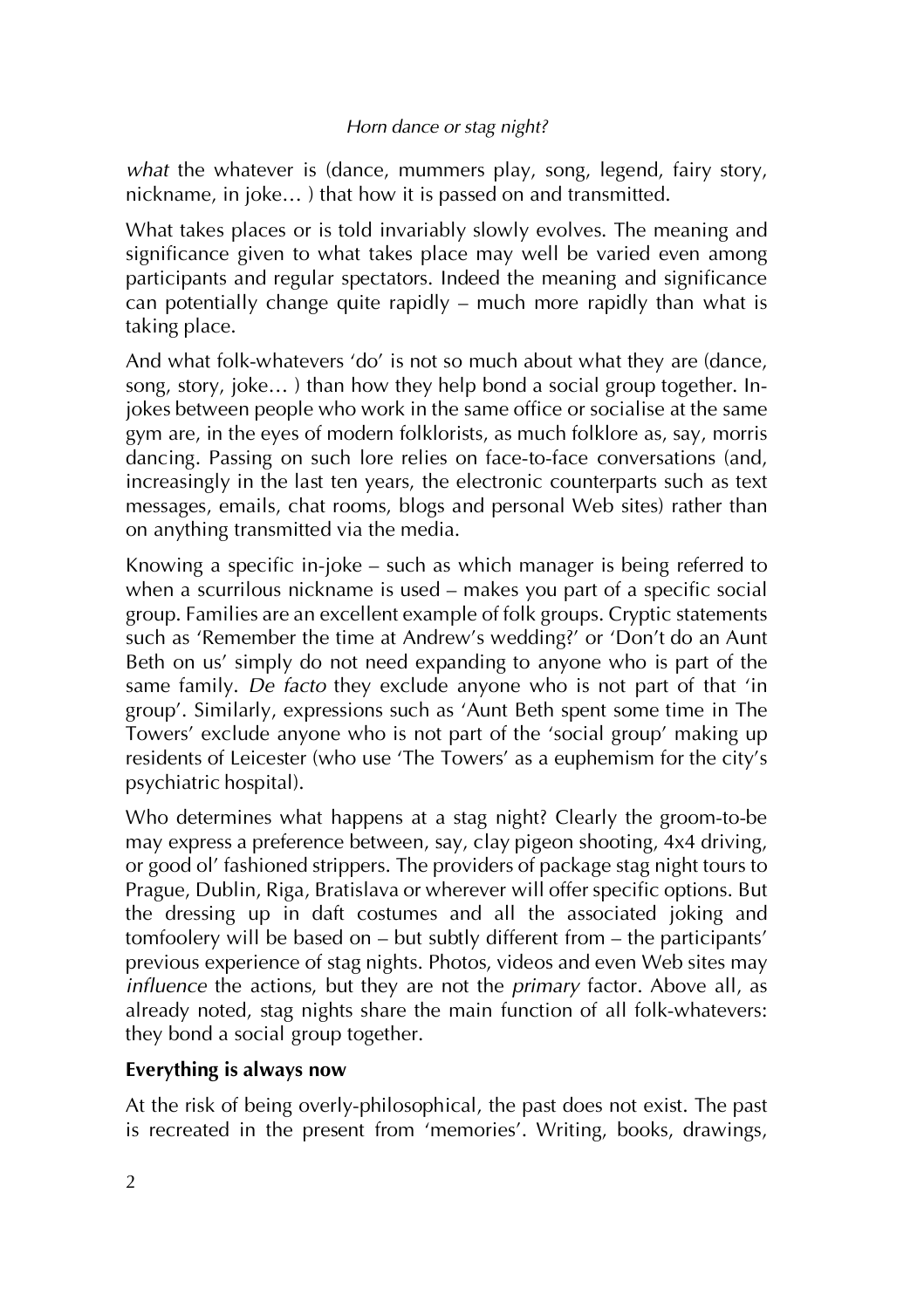photographs, sound recordings, videos and all the rest may assist the process of remembering but – as any theoretically-aware historian will confirm – 'the past is a construct consequent upon the questions asked by the historian' (Marwick 1970). So a Marxist historian such as E.P. Thompson asked quite different questions about, say, the consequences of eighteenth century Enclosure than historians sympathetic to the landed classes, and came up with a radically different view of the past as a result.

Folklore – traditional or contemporary – frequently exists in the realm of tales which are retold orally (with few if any written counterparts) or 'customs' which exist only so much as they are re-enacted, be that morris dancing or stag nights. So the past of folklore and all folk-whatevers is constructed according to the 'questions' asked by the folklorists. I do not propose to devote this small booklet to even attempting to outline the diversity of such approaches. Until recent decades most of these reconstructions were rooted in a deeply romanticised reconstruction of the English past. Regrettably, outside the realms of academically-informed folklore, most remain entirely buried within this romantic fantasy of how it (never) was.

'Traditional' folklore (however you want to define 'traditional') exists in so much as it is recorded and studied, or has survived, adapted and been reinvented in the present day. As noted, outward forms usually change slowly while the meaning and significance are invariably 'pluralistic' (and always were) and capable of changing rapidly. So, for example, is the Abbots Bromley Horn Dance an example of a 'pagan fertility' dance' going back to pre-christian times? Or an early-modern seasonal begging custom literally 'dressed up' to enhance the intake of much-needed small change? Or just another aspect of the myth of the English rural idyll cherished by 'tourists'? Or? Or?

#### **The view from the heart**

Shifting interest to another aspect of folk-whatevers, then legends – by which folklorists mean 'tall stories' told as if they are true – can be found in both traditional contexts (for example, the legend of the 'phantom hitchhiker' is first recorded well before the invention of motorised vehicles) and in undoubtedly contemporary ones (such as legends of people involuntarily donating a kidney or the various 'Welcome to the world of AIDS' legends). Indeed, as Paul Screeton has ably demonstrated, a whole book can be written about legends relating to railways (not to mention the lore of 'trainspotters') – see *Crossing the Line* published by Heart of Albion in 2006.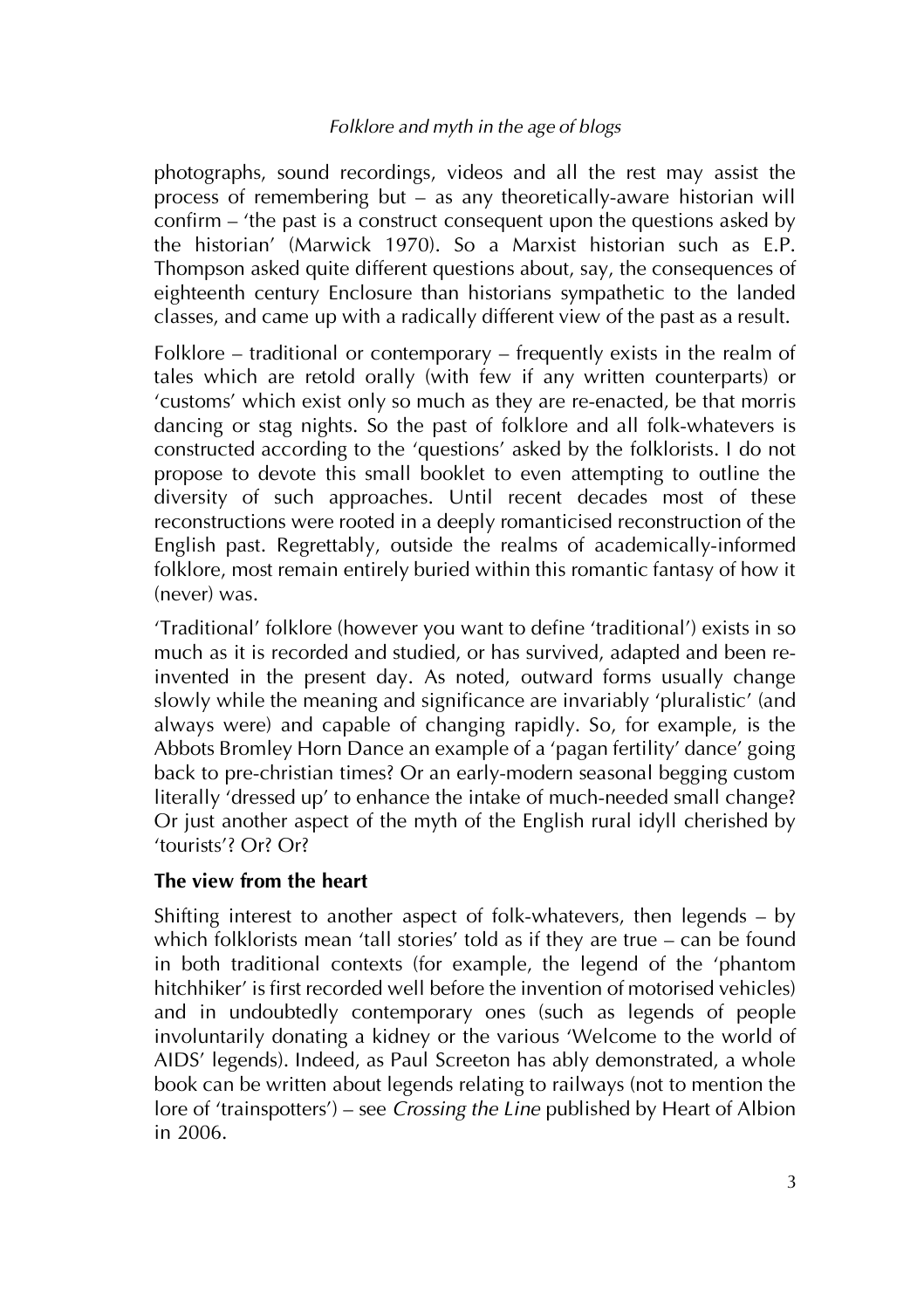However such so-called 'contemporary legends' – interesting as they are – are not why I think the study of folklore is key to understanding contemporary society. When I re-activated Heart of Albion nearly six years ago the main aim was to promote awareness of modern academic thinking about folklore and mythology. I helped get the ball rolling myself with *Explore Folklore* which – in more detail than the preceding paragraphs – attempts an overview of the state of play of modern academically-informed folklore study, and *Explore Mythology* which attempts a similar overview of the state of play in the study of myths (although my attempt is more idiosyncratic than William Doty's subsequently-published book *Myth: A handbook* (Doty 2004) or Robert A. Segal's *Myth: A very short introduction* (Segal 2004) – Doty's book is by far the best of this trilogy of overviews).

I would like to have been able to say *Explore Folklore* offers an overview of 'modern academic folklore study' but sadly academic folklorists are a decidedly rare species (and academic mythologists even rarer) in both British and American universities. Those folklorists and mythologists who do survive within anglophone academe usually do so with other disciplines to the fore – their folklore and mythological interests are tolerated but not overtly encouraged. However the near-absence of folklore and mythology in academe does not mean that academic-quality research is not being published. In recent years Folklore Society members have written a steady stream of valuable books for leading UK publishers. Although invidious to select only a couple, Steve Roud's *Penguin Guide to Superstitions of Britain and Ireland*, (2003) and Malcolm Jones' *The Secret Middle Ages* (Sutton 2002) are both, in their different ways, most deserving winners of the Folklore Society's annual book award – and the twenty-orso other titles submitted to the award each year for consideration also confirm that folklore books with sound roots are not on the verge of extinction.

Add to these books the diverse subject matter of papers in the Folklore Society's journal, *Folklore,* and one would be forgiven for thinking that folklore studies in Britain are in a healthy phase. Sadly this flurry of activity does not equate to a good state of health. This wealth of new knowledge is simply not reaching a wider audience. British folklore studies is far from healthy – rather it is coughing away in a cupboard where few people can hear. As for the study of myths in Britain, there is no fertile 'middle ground', just seemingly isolated pockets concerned with specific approaches.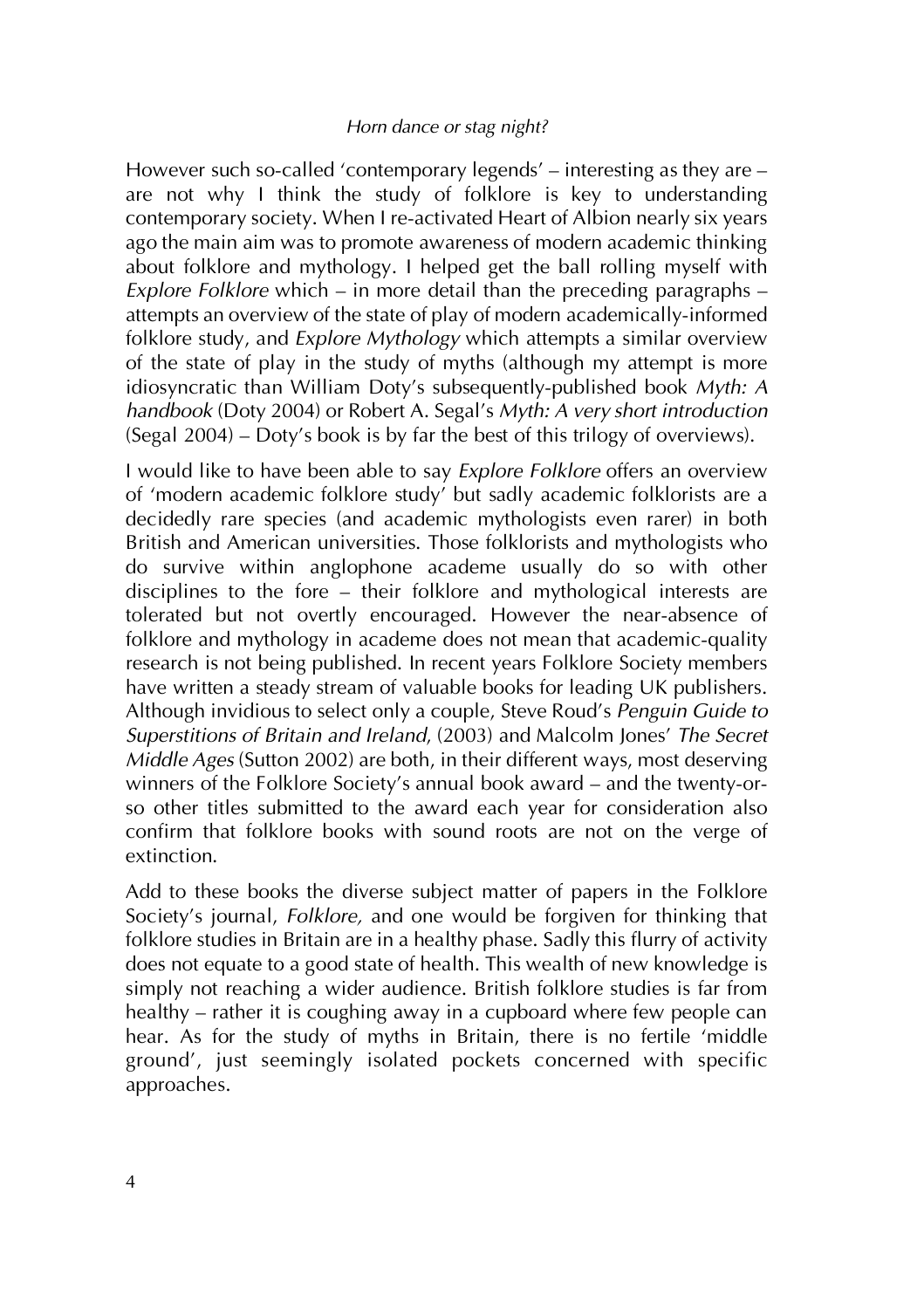#### **The heart of what matters**

This limited awareness is double frustrating because folklore and mythology – especially the ways in which they are transmitted and the role they play 'bonding' and defining social groups – are key to understanding the way societies – especially modern societies – create and transmit the whole caboodle of 'meaning and significance' that makes up 'social reality' (a term I will clarify on page 7).

Simon Danser, in his book *The Myths of Reality* (Alternative Albion 2005), covers a wide range of aspects of modern society – from commerce, science, through to consciousness and self-identity – and demonstrates that the usually unrecognised 'deep structures' underlying modern cultures are entirely mythic. In the realms of religion and politics we are accustomed to such remarks as 'other people have myths, we have religion' or castigating the 'spin doctors' of politicians we do not agree with (while comfortably ignoring the 'spin' of those we approve of). In the broad scheme of things, all such ideologies – religious, political, economic, scientific – are best thought of as a culture's 'deep structures'.

Danser, following a precedent set by a number of academics in various fields of cultural studies, equates these 'deep structures' of modern societies with the 'myths' of traditional societies. But surely myths are simply 'traditional stories' about gods and larger-than-life heroes? At this stage I can do no better than quote from the second chapter of *The Myths of Reality*. Danser writes:

> The original sense of the Greek word *mythoi* was to refer to something untrue, a 'tall story'. Indeed, the word 'myth' is commonly used in a derogatory sense that implies something is untrue.

> Yet 'myth' also has the sense of much deeper significance. We get a glimpse of this in the truism 'Other people have myths, we have religion', or the suggestion that 'Religion is what happens when you take myths too seriously.' Nevertheless, while is it easy to label other peoples' beliefs as 'myths' and thereby dismiss them as untrue, there is something about 'myths' that is deeper than their apparent content.

There is more to myths than larger-than-life characters and stories based on their activities. Myths are not just 'any old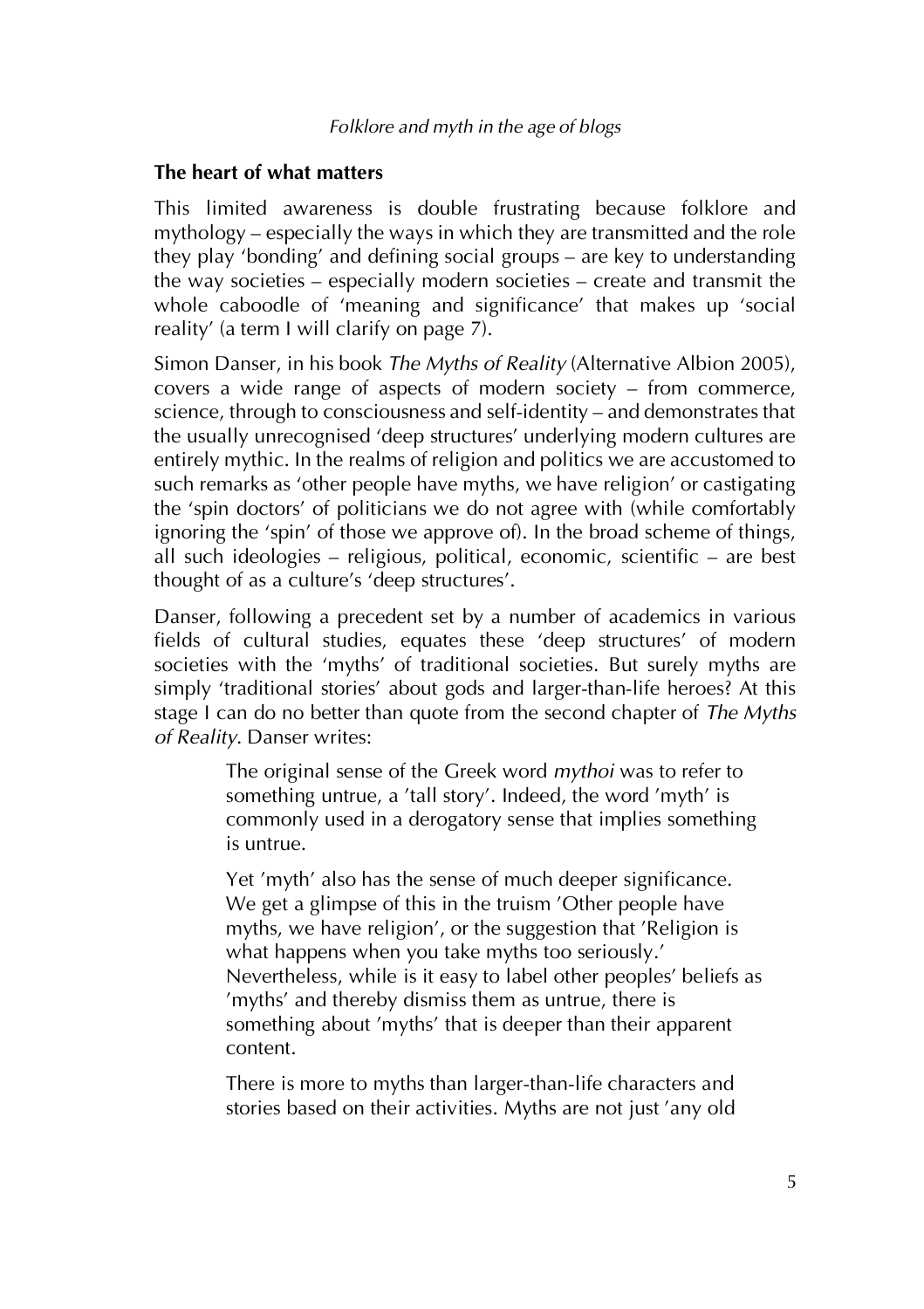stories' – otherwise we would call them stories, legends or tales. Myths may be thought of as akin to the lenses of spectacles. When we are wearing spectacles we do not see the lenses. We see *with them*. In the same way myths impart a worldview that is taken for granted. Only when we take off a pair of spectacles do we see the lenses. Only when we step back and think about myths can we begin to see how they shape what we think of as reality. The underlying 'assumptions' and structures presented (and, more typically, challenged and redefined) in myths provide the 'deep structures' underpinning the thinking of a society, or culture, or subculture.

Such 'deep structures' have nothing to do with Freudian or Jungian concepts of consciousness (although, confusingly, Freud and Jung both used traditional myths as inspiration for their own myths about consciousness). One of the deepest of these deep structures is language [...] Many of these deep structures are the systems of thought underlying politics, economics, religion and 'social norms' – what we usually think of as political and religious ideologies.

Children have a remarkable ability to intuitively develop a strong sense of reality and social norms. These are learned – although rarely in a conscious way – from parents, guardians and teachers, and during play activities. What emerges are shared definitions of reality (at the level of deep structures and ideologies) and ways of behaving which become takenfor-granted as 'reality'. Through a wide variety of social interactions – arguably, indeed *all* social interactions – this constructed sense of reality is shared, repeated and confirmed. Such shared structures simultaneously *enable* and *constrain* social activities.

We cannot exist without these structures. Each of us develops within a specific combination of such social, cultural and historic structures. This provides us with a range of possibilities to adopt, develop, challenge and transform. Our sense of identity is contained within our concepts of social reality. We identify with ideas of what we are expected to be much more than what we wish to be. And even our wishes are intimately linked with cultural expectations. We desire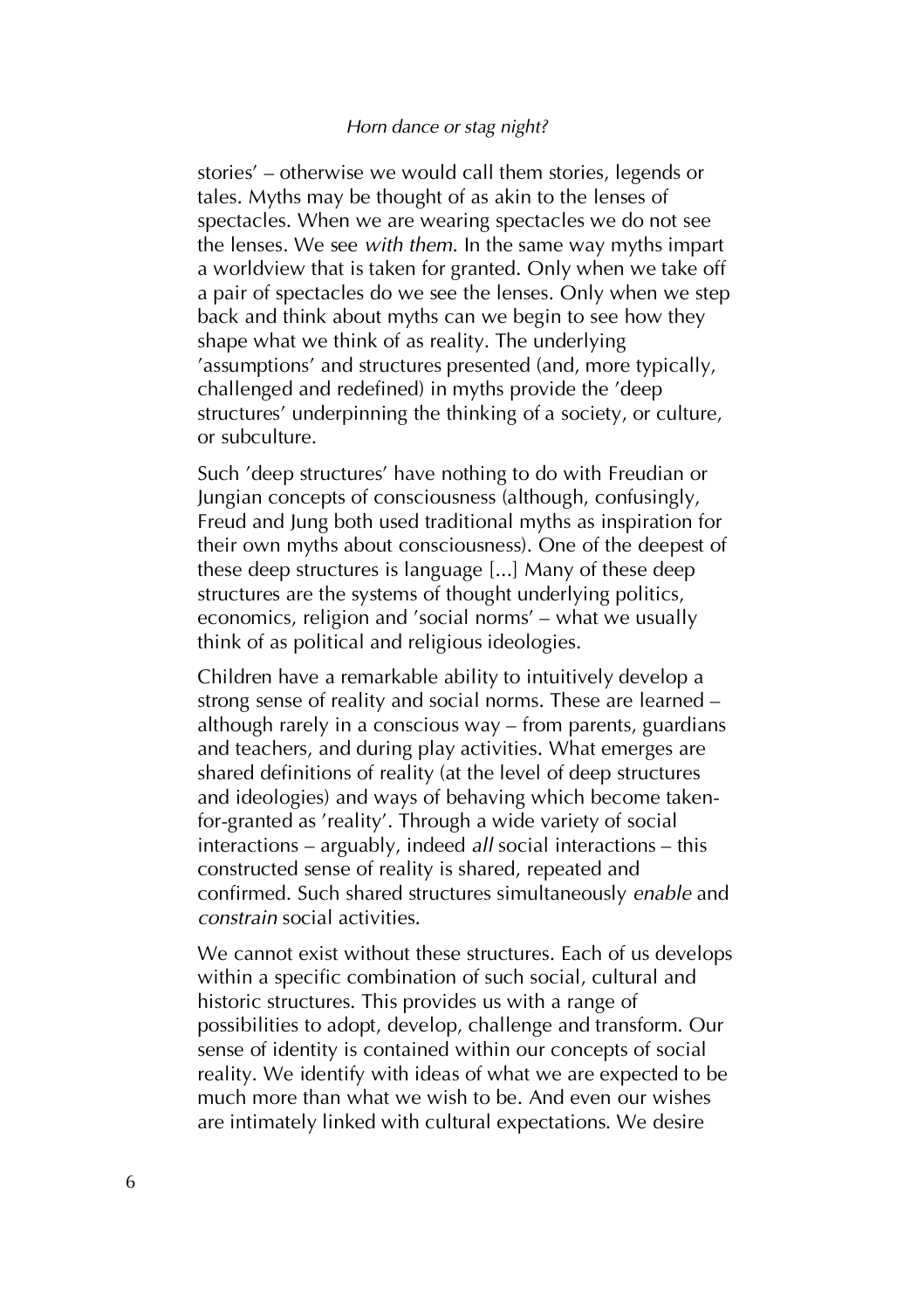what we think other people desire (and mass media moguls are only too happy to collaborate with the advertisers who sustain them and bombard us with details of what celebrities and lifestyle gurus seemingly crave). All too often individuals create a 'reality' which is a defective version of an illusory ideal; and their sense of self is constrained by these illusions. This is one reason why 'socially agreed reality is akin to a bleak Monday morning', as Alan Watts put it nearly fifty years ago. […]

Our sense of reality persists only if it is continuously renewed by those we share it with. However, the underlying ideologies, accepted patterns of behaviour, and all that make up this 'socially constructed reality' *appear* to exist independently. We begin to think that this constructed reality really is 'real'. Few of us are aware of, still less examine, the 'spectacles' (i.e. myths) which create this illusion.

Danser goes on to cover a remarkable range of ideas in a comparatively compact book. Understandably, he does not attempt to draw in all the wealth of academic writing which overlaps with his ideas. So, although only briefly acknowledged by Danser, much of *The Myths of Reality* can be seen as a continuation of the ideas put forward by Peter Berger and Thomas Luckmann in their 1966 book, *The Social Construction of Reality*. This work triggered a vast number of papers and books in a wide range of disciplines, and John Searle's 1995 book, *The Construction of Social Reality* provides a good summary of the state of play thirty years later.

The concept that 'social reality' (family, friends, self identity, social status, wealth, etc) is not something 'out there' but instead continually constructed – or, better, re-constructed – according to the various underlying beliefs and unrecognised 'myths' of a society may seem counter-intuitive. However once grasped (and Searle's and Danser's books provide appropriate introductions) then the world starts to make a lot more sense than simply accepting that this social reality is a 'given'. This in turn links in with the substantial volume of literature generated in the wake of Richard Rorty's provocative pronouncements about philosophy in the 1980s. Danser, again understandably, does not attempt to delve into this territory, even though there is a clear overlap as post-Rorty models of reality *contain* our concepts of philosophy rather than regarding philosophy as some abstract 'higher ground' from which 'reality' can be surveyed and defined. One of Rorty's key ideas was to recognise that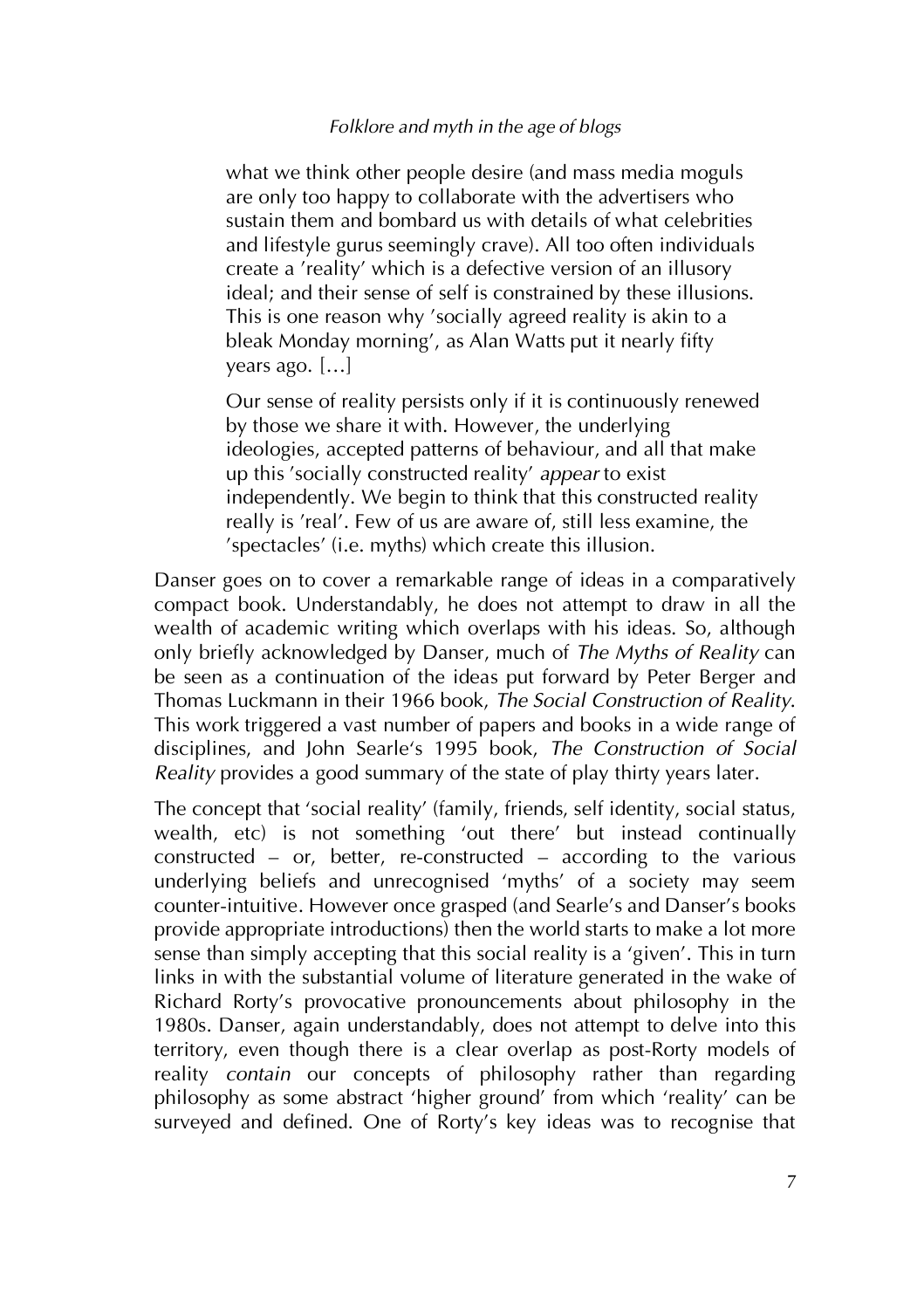human thinking does not simply respond to an external reality (his metaphor was to 'mirror' reality) but that our thinking is part-and-parcel of the process of constructing reality.

#### **Reality is not a 'thing'**

More interestingly, if our social reality is being continually constructed and/or reconstructed then by its very nature reality is less like a 'thing' (or even an aggregate of many things) but more in the nature of an unbroken process. So, as the Taoist sages opined, 'You can't study a whirlpool by taking it home in a bucket.' Likewise if 'reality' is more akin to a process than something which can readily be split into 'things' and 'actions' (and our language-dominated consciousnesses are programmed to think in terms of nouns and verbs) then philosophers need to look at the 'whirlpool', not the frozen 'snapshots' which our language – and consciousnesses – are predisposed to conceptualise.

This is all rather alien to Western philosophy as it has evolved since Plato – although intriguingly it would not be alien to pre-Platonic philosophers such as Heraclitus (*circa* 535–475 BC), who is most famous for believing that 'everything flows' and allegedly noting that 'we can't step into the same river twice' – a stance which would be familiar to his proto-Taoist contemporaries in China.

If Taoist-influenced models of reality as a process are alien to established Western philosophical traditions, then Rorty's radical approach looks (among other things) at philosophy from 'outside' the established conventions of what-philosophers-do. His attempts to offer a model of reality are entirely compatible with the construction of social reality theses established in the 1960s (although Rorty's precepts allow for other ways of thinking about reality too). Jonathan Potter's somewhat ignored book *Representing Reality* (Potter 1996) is one of the best attempts to bring together post-Rortyian philosophy with the construction of social reality, with the added appeal that Potter's interest is specifically in how language is fundamental to this process.

#### **Whirlpool philosophy**

One of the problems of taking a philosophical approach to the suggestion that social reality is a process is that it brings into close proximity the words 'process' and 'philosophy'. What's the problem I hear you mutter? Well, for those with any knowledge of the history of philosophy, then the phrase 'process philosophy' will bring to mind the dire ruminations of Alfred Whitehead and some fellow travellers in the early twentieth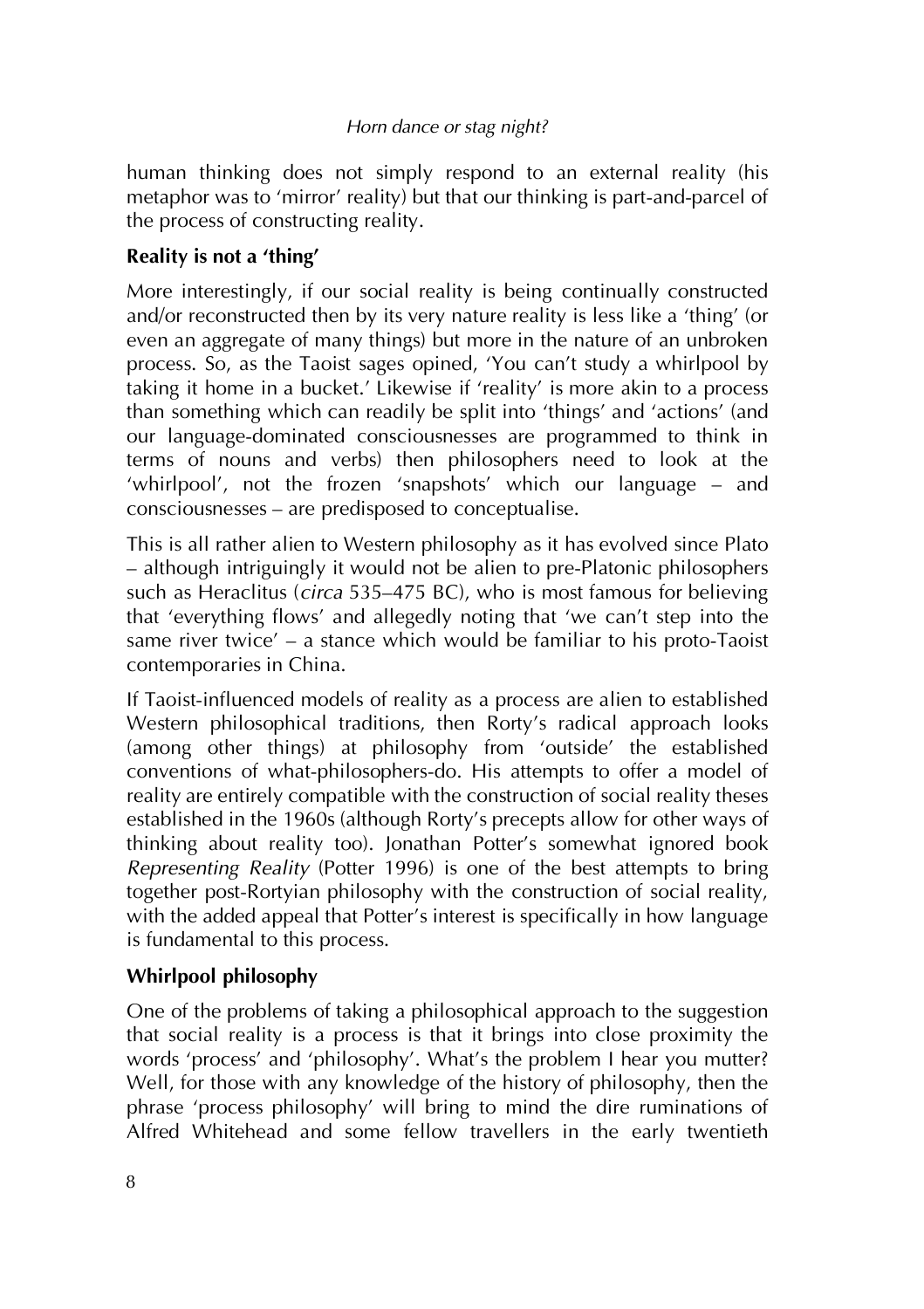century. Worse still, one of Whitehead's key publications is called *Process and reality – an essay in cosmology*. Without digressing into a detailed critique of Whitehead and his followers, the words 'process', 'reality' and 'cosmology' (by which Whitehead and other philosphers mean the 'deep structures' – a.k.a. 'myths' – of a society) offer far more interesting options for philosophical enquiry than those offered by Whitehead back in 1929.

If looking afresh at reality as a process needs a convenient cognomen then anything which evokes Whiteheadian process philosophy would be fatally misleading. On the basis of the Taoist aphorism already cited, I'd be happy to call it 'whirlpool philosophy' – with more traditional forms of philosophical enquiry brought together as 'bucket philosophy' – although such epithets are probably not sufficiently self-evident to be helpful.

This brief booklet is not the place to get side-tracked into a detailed discussion of the nature of philosophical enquiry. According to the post-Rorty worldview, philosophy is *itself* an example of the 'deep structures' (or myths) which help to construct our social reality. Although old-school philosophers would argue that the aim of philosophy is to find the 'objective bases' on which human social activity takes place, Rorty and a number of his contemporaries have thoroughly demonstrated that such 'objective' higher ground simply does not exist and that *all* philosophy exists *within* the social structures – which include language – within which philosophy takes place.

Crucially, such process-based world views are not restricted to philosophy. Pierre Bourdieu was a sociologist who looked at the 'processes' of social construction – although he uses the more endearing term of 'interplay' – and at the 'structuring' – rather than 'the structures' – of society. By extension of my previous metaphor, Bourdieu is a 'whirlpool sociologist'. Although Bourdieu died in 2002 after a thirty-or-so-year career in France, his ideas remain little-known in anglophone academe. This is unfortunate as his work is more insightful than better-known contemporary French intellectuals such as Jacques Derrida and Michel Foucault. Sadly the vast gulf between European and American intellectual traditions means that there is little chance of anyone exploiting the potential of combining Rorty's process philosophy with the 'interplay' sociology of Bourdieu to gain some real insights into structuring social reality.

#### **The myth of the Western rationalist myth**

One of the aspects of the Western rationalist 'myth' is that there is an objective reality which can be 'discovered' by philosophy or the 'hard'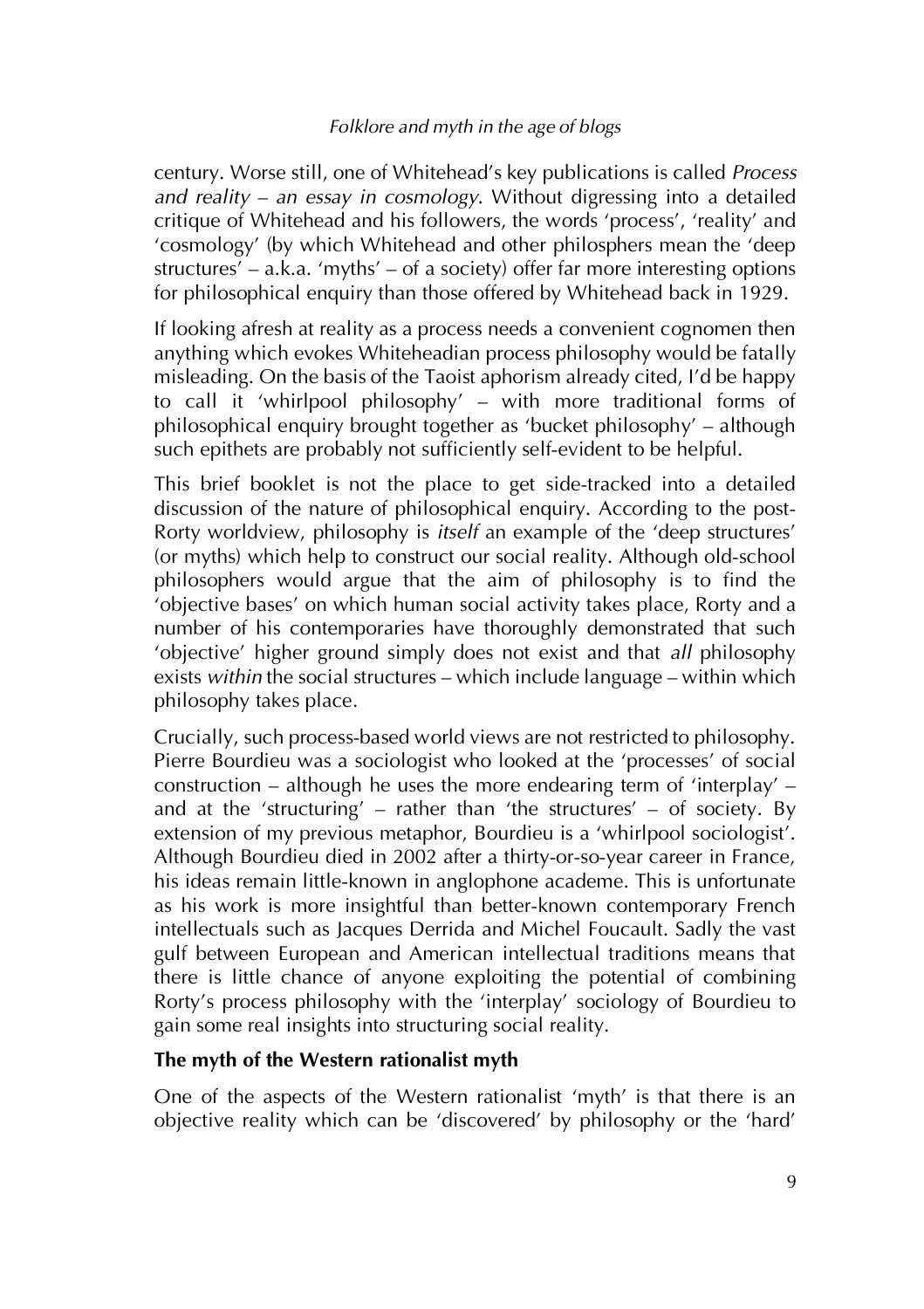sciences. But it is a myth that the 'Western rationalist myth' has been shared by all Western intellectuals – certainly the majority of 'ordinary' people think it's a myth. Nevertheless this example of nineteenth century mythmaking continues to dominate capitalist worldviews (perhaps because, intriguingly, it was uncontested by Marxism).

Over the last forty years the Western rationalist myth has been conclusively debunked (although it would be hard to tell from much writing aimed at the general public) and its various philosophical models revealed as products of their own preconceptions – with philosophers and their ilk all too often attempting only to find a justification for their beliefs and desires for specific moral and ethical stances to be regarded as *a priori* 'givens'.

Vieewed from the 'whirlpool', philosophical enquiry and debate has always been *part* of the process by which we construct social reality, not an independent 'assessment' of either the process or any interim realities constructed along the way.

#### **Hollywood creates our reality**

However the construction of social reality is far from some abstruse academic or philosophical issue. If myths – or the 'deep structures' or 'cosmologies' – are key to the construction of social reality then clearly the study of these myths is key to understanding modern society.

Sometimes the mythmaking is so close to the surface that it is easy to recognise. Now that we understand better the way propaganda was used in the 1950s to create the threat of the 'Red Peril' and the rhetoric of the whole Cold War, we can more readily recognise the extent to which essentially the same processes are being used to create the myths of the current 'War on Terror'. Nevertheless the media resist attempts to draw attention to the mythmaking process they play a major part in promulgating.

Interest in disaster myths and apocalypses has been with us long before *Revelations* or the Scandinavian myths of Ragnarök were committed to writing. The same underlying ethos – and 'mythos' – has become increasingly prevalent in Hollywood blockbusters as well as becoming enshrined in eco-politics, with its rhetoric of the dire consequences of global warming. Rewrite all these plots along the lines of 'humans have been naughty and are going to be punished' and the similarities between Biblical retribution and here-and-now eco-politics seem even more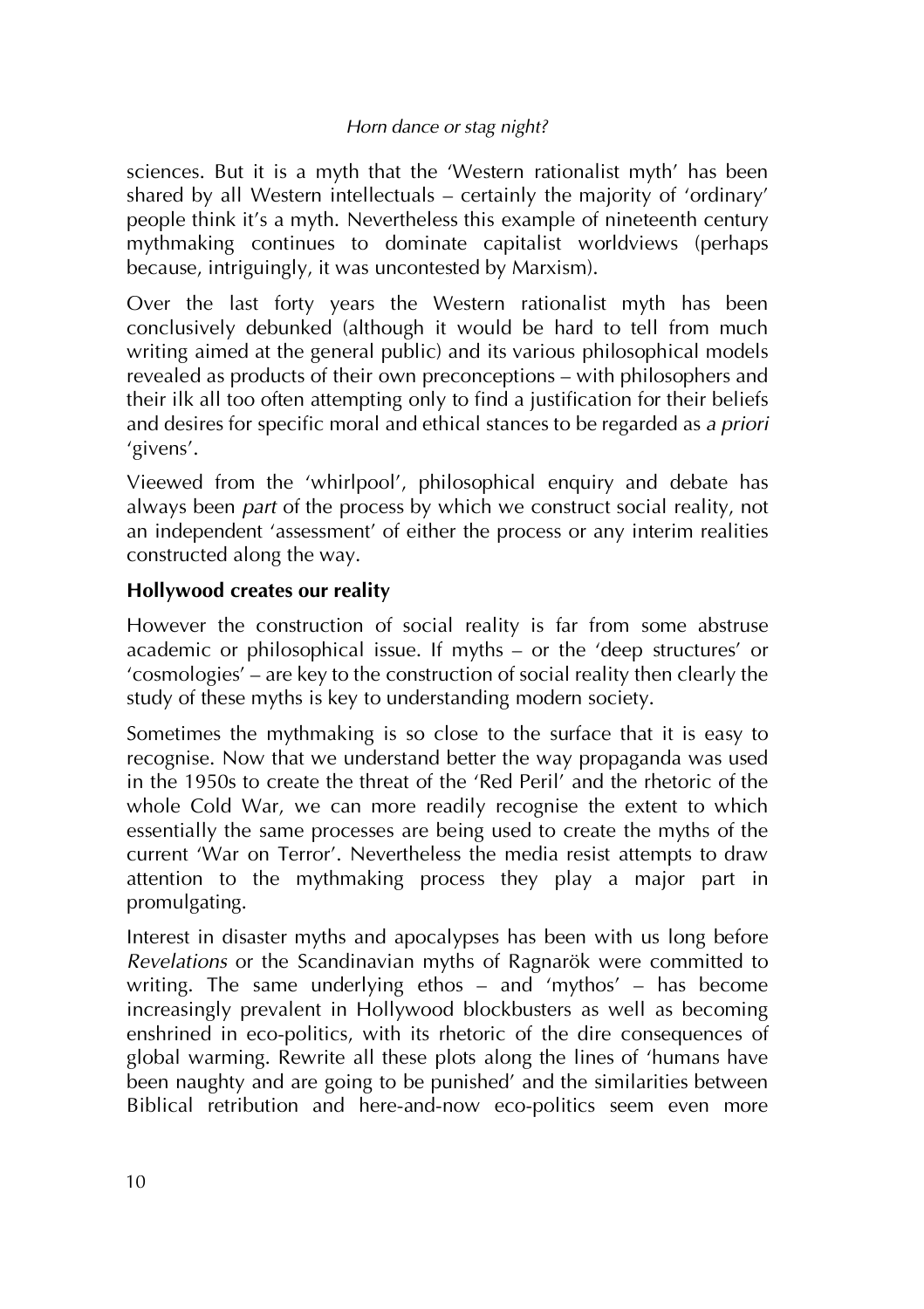transparent. Recycling mythic themes is most certainly part of Green mythmaking!

British and American education singularly fails to teach the distinction between a fact and an idea, which conveniently opens the flood gates to all manner of political, religious and economic ideologies. With the general exception of BBC and Channel 4 news (although certainly not these channels' non-news output) the media also colludes in burying facts deeply amid opinion, with the broadsheet newspapers leading by prime example.

Simon Danser devotes the fifth chapter of *The Myths of Reality* to what he terms a 'fast forward' of how Holly wood and TV construct such 'intersections' of actuality and aspiration. Again it seems appropriate to quote directly:

> Film and TV frequently seek to blur the borderline between fiction, fact and speculation. From Sergei Eisenstein's *October* (1928), through Oliver Stone's *JFK* (1992), to recent TV biographies of famous leaders as diverse as Napoleon, Churchill and Ghandi, all mythologise real-life individuals and political events. TV programmes increasingly use vague, stylised re-enactments to 'represent' a period or episode. Innumerable historical novels and plays provide even more scope for mythologising the past, whether the finery of Victorian Britain, the perils of the American West, or the escapades of war.

> The way in which novels and films use stories that involve similar types of characters and similar situations to historically real events enables narrative and ideology to be seamlessly interwoven. As Hollywood and the moguls behind television are fully aware, such scriptwriting is one of the best ways to subtly communicate ideological beliefs. As 'innocent' a genre as 1950s cowboy films are populated with racist stereotypes and, in hindsight, are as much about myths of white supremacy as propaganda films put out by the Third Reich.

 $[...]$ 

The antics of the Lone Ranger now seem to be the main inspiration for the 'scriptwriters' of the world's gung-ho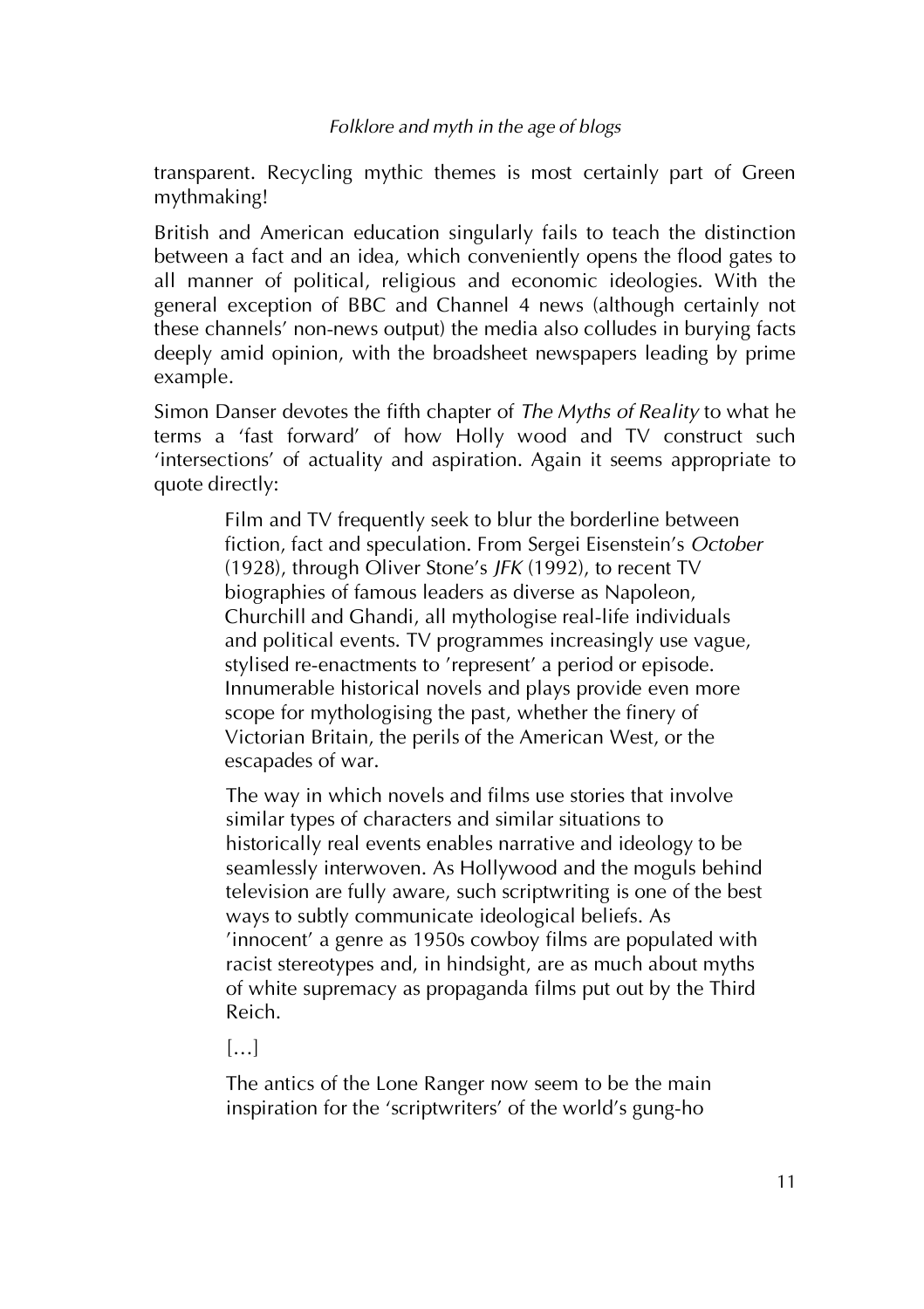superpower, with the president as the embodiment of the mythic Hollywood superhero….

For the last 25 years the clichés of cinematic heroes have provided role models for American Presidents, not least George W. Bush who was seemingly reliving countless cowboys movies when announcing in September 2001 he wanted Osama bin Laden 'dead or alive'. Then, towards the conclusion of the supposed 'liberation' of Iraq in May 2003, he arrived on the deck of an aircraft carrier in a fighter jet as if re-enacting a scene from the film *Independence Day* (1996) which has a fictional American president piloting combat aircraft against incoming alien attacks.

[…]

Early *Star Trek* episodes… had a Western frontier feel to them. This was sci-fi with irresistible optimism…. Although a little hard to imagine now, back in 1965 *Star Trek* was an aspirational vision of how America might evolve. There was also a Russian, Mr Chekov, in the bridge. More radically, a black person was included in this vision of future America. OK, she was little more than a switchboard operator, but young black Americans at the time picked up on this as important. And, in a small but significant step for mankind, the first inter-racial kiss shown on American network TV was that between Captain Kirk and Uhura.

In contrast Stanley Kubrick's *2001: A Space Odyssey* (released in 1968) had the look and feel of white, modernist purity. The technological vision of *2001* was made to seem just around the corner, just 30 years ahead. Like *Star Trek*, the ideology of *2001* was self-conscious myth-making.

One up and coming director, George Lucas, saw even greater potential and intentionally deepened the mythic content of such science fiction by involving the maverick mythologist Joseph Campbell. *Star Wars* (released in 1977) combined the 'final frontier' with interstellar imperialism. Despite the galactic dimensions of the action, the combat in one-man fighters is reminiscent of gunfights outside Western saloons, or of Second World War dogfighting.

[…]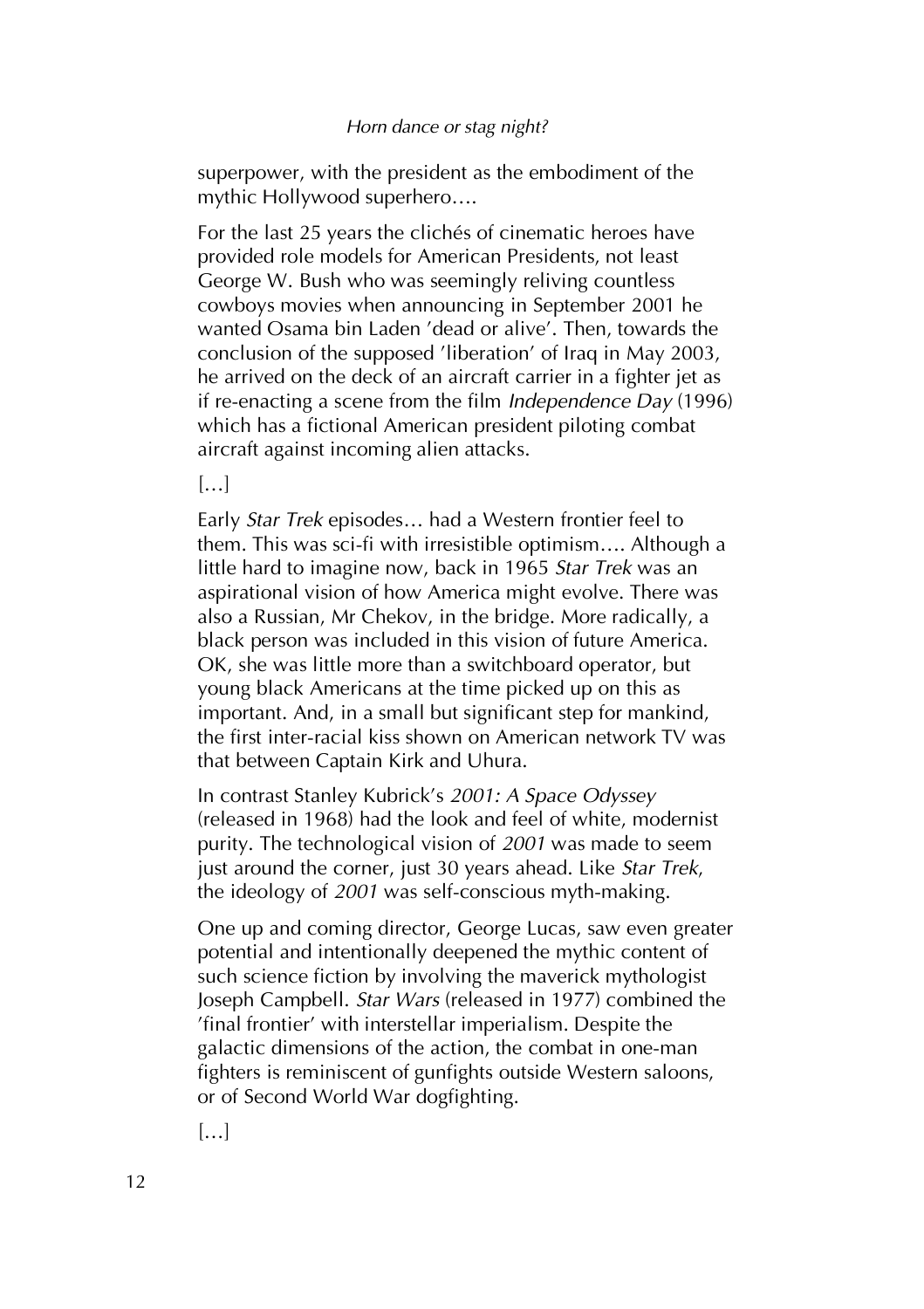The visiting Martian would note that violence and death are by far our major preoccupation. Violence has seeped from Hollywood action films into soaps. Death is the dominant topic of a vast output of crime investigation programmes, which in turn blur into the 'reality' of news programmes and documentaries. The parallels with the gladiatorial contests of the Roman empire are clear, and explicitly so with films such as *Spartacus* and *Gladiator*.

… war is just another TV program. Not so, of course, to the soldiers themselves or to the civilians maimed and killed by American missiles, but to the television audience. And although the vivid television coverage of Vietnam stirred up anti-war opposition, the coverage of the first Gulf War, with its greenish flickering images and explosions of phosphorescence, famously resembled a video game rather than a battlefield. (Hamilton 2004)

 $\Box$ 

Alongside the relentless offerings of soaps, TV moguls provide us with a culture of violence and blue flashing lights. Hollywood has long portrayed a society in which guns and violent crime are inescapable, giving the illusion that such behaviour is, if not legal, at least normal.

[…]

Clear examples of the way we make sense of reality through myths arise when people are subjected to unexpected trauma. After the attack on the World Trade Centre on 11th September 2001, witnesses repeatedly said 'It was like a movie', 'It was like *Independence Day'*, 'It was like *Die Hard*', 'No, *Die Hard 2*'.

If instead of Danser's 'fast forward' you want to see in full an epic discussion of the way Hollywood constructs modern day political myths – and the way recent American presidents have *followed* Hollywood precedents – then read John Shelton Lawrence and Robert Jewett's masterful *The Myth of the American Superhero*. Indeed a week's output of TV and newspapers would suffice to enable any number of books analysing the myth-making processes underlying almost all aspects. We may not be accustomed to thinking of these as being myths – or, more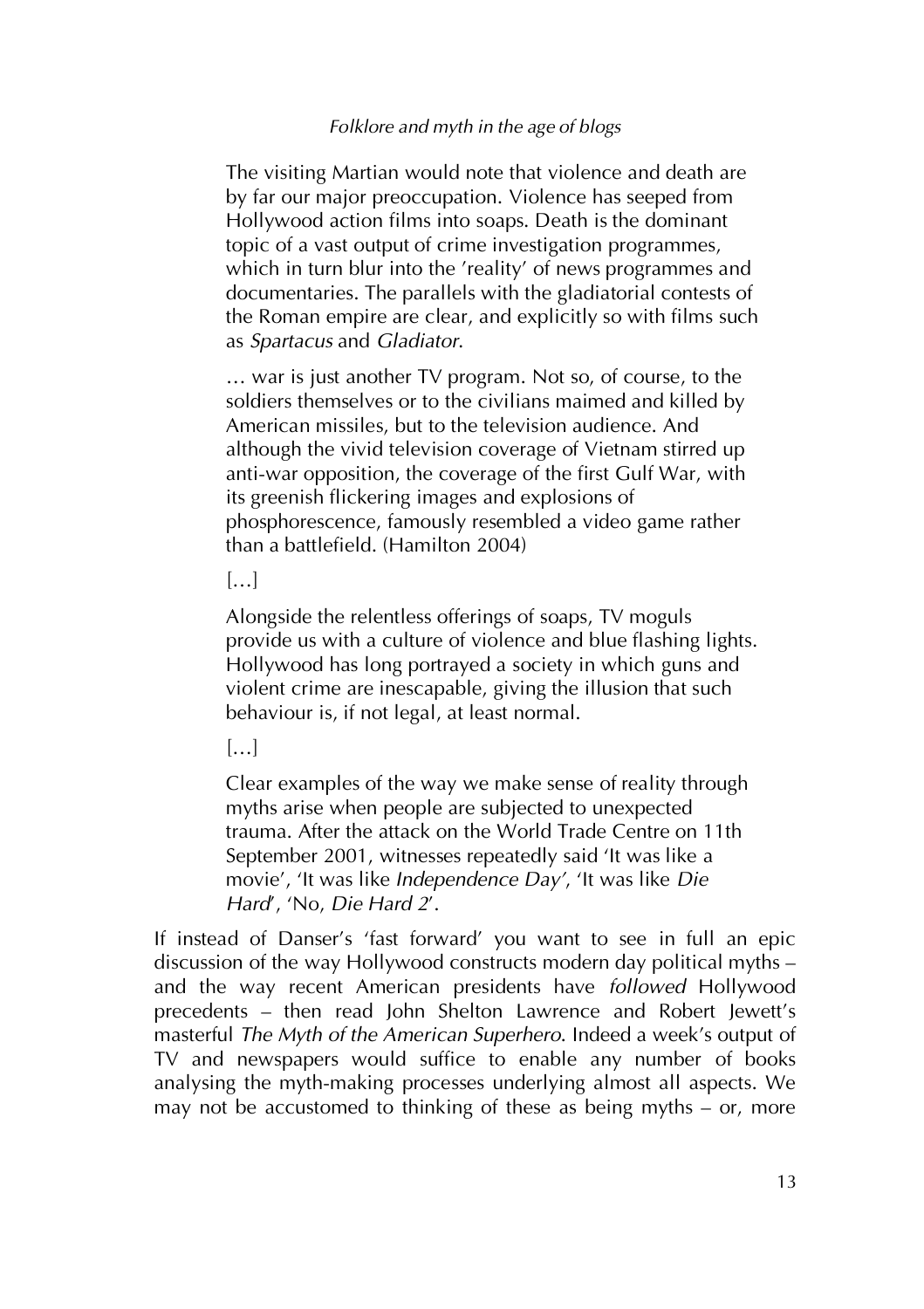accurately, fragments of bigger mythic meta-narratives which are rarely encountered in their entirety – but then few of us are accustomed to looking at the 'lenses' though which we view the world.

#### **Back to the folk-whatevers – and the buckets**

If the mass media create and promulgate the modern day myths, what about folklore and all the other folk-whatevers? If folk-whatevers are what bond social groups together then they too are key to understanding the social construction of reality. As already outlined, folk-whatevers were traditionally passed on by face-to-face discussions or re-enactments. However with the emergence of telephones and phonograms this became extended from face-to-face to a wider range of aural interactions. And the more recent emergence of informal text-based 'conversations', such as text messaging and emails, has greatly increased the ease and range of such 'folkloric transmission'. I would go as far as to include blogging and personal Web sites into this category of 'folkloric transmission' as they are in clear contrast with all forms of 'mediated' communication (i.e. where some sort of editor or commercially-influenced 'publisher' has – at least in principle – an influence over what is said and to whom).

If, as I think is sensible, we take 'folkloric transmission' to include a wide range of Web-based activities then clearly 'folkloric transmission' is now an exceptionally important aspect of the processes of constructing our social reality.

So why is such folkloric transmission and in-depth assessment of the mythmaking processes in contemporary culture largely ignored by those who study contemporary culture? With the exception of John Storey (and the late Roland Barthes), I am not aware of anyone in the realms of Cultural Studies who even thinks about the folkloric and mythic aspects of their discipline (although I would be most interested to hear from anyone who can dispute that remark). At the risk of mixing too many metaphors, it is as if Cults Studs simply want to 'snapshot' specific aspects of culture rather than take a video of the culture as a process – again, just the same as taking home a bucket of water is not the same as studying a whirlpool.

If I wasn't so busy trying to run Heart of Albion I would enjoy delving further into the impact of Rorty's and Bourdieu's ideas on the social construction of reality, and especially the extent to which Taoism – which is usually translated as 'way' but has the sense of 'process' – offers insights into the nature of reality which Western philosophy (at least since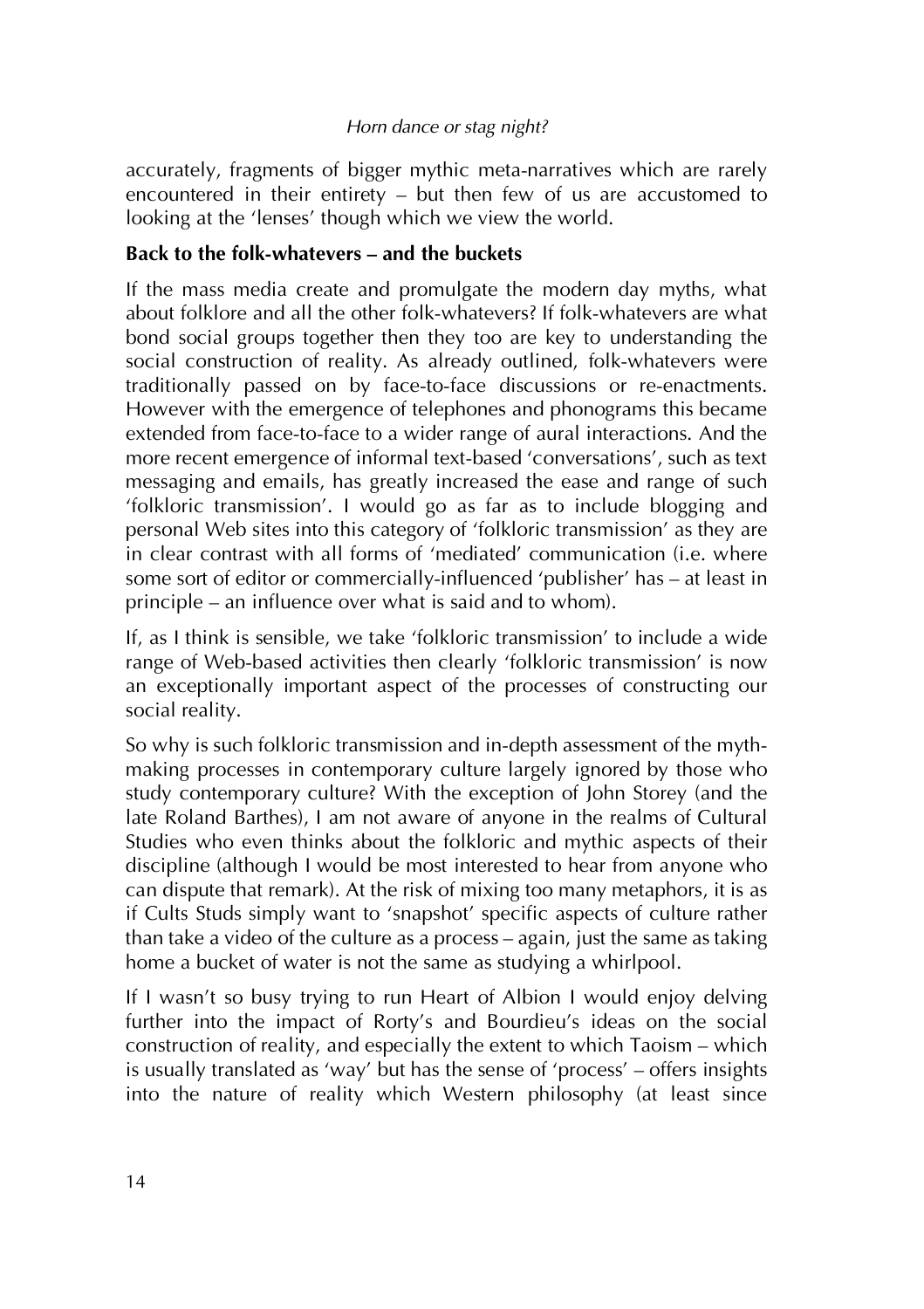Heraclitus's death in 475 BC) has not effectively explored. If you want to delve into this territory for yourselves then an inspiring jumping off point would be two near-contemporary books: David L. Hall's *The Uncertain Phoenix* Hall 1982) and N.J. Girardot's *Myth and Meaning in Early Taoism* (Girardot 1983). There are a number of introductory overviews ot Rorty and Bourdieu which will serve as guides to these authors' own worsk – see Brandom 2000; Festenstein and Thompson 2001; Vieth 2005; Grenfell and Hardy 2007.

#### **Understanding everything**

If we accept Heraclitus's dictum that the nature of everything is change itself then the processes which influence that change must be key to understanding 'everything'. In my opinion this places the study of myth and folkloric transmission fairly prominently in the process of understanding everything. However it does feel odd holding an opinion which seems so much at odds the approaches of those whose academic careers are based on studying aspects of 'everything'.

If all this seems rather too abstract, then let's get up close and personal with some specifics. I have already written about the invention of such concepts as nature, countryside, the rural idyll, heritage, etc in the opening chapter of my *Sacred Places: Prehistory and popular imagination* (Heart of Albion 2005). Although *Sacred Places* was drafted before encountering Danser's *The Myths of Reality*, it was substantially revised shortly after editing Danser's book and can be thought of as a specific 'case history' within the general framework of Danser's summary of how social reality is constructed. *Sacred Places* looks specifically at the construction of modern ideas about prehistoric sacred places, although takes in related topics such as the invention of the English rural idyll and the relationship between the 'Earth Mysteries' movement of the 1970s to 90s and modern paganism during the last twenty years.

Although not directly influenced by *The Myths of Reality*, the work of David Clarke and Andy Roberts shares an essentially similar approach to the construction of 'myths'. Their book, *Flying Saucerers* (Alternative Albion 2007) is another such 'case history' of this approach, looking in detail at how the 'myth' of UFOs was developed in Britain during the 60s and 70s by both 'enthusiasts' and key figures in the Establishment.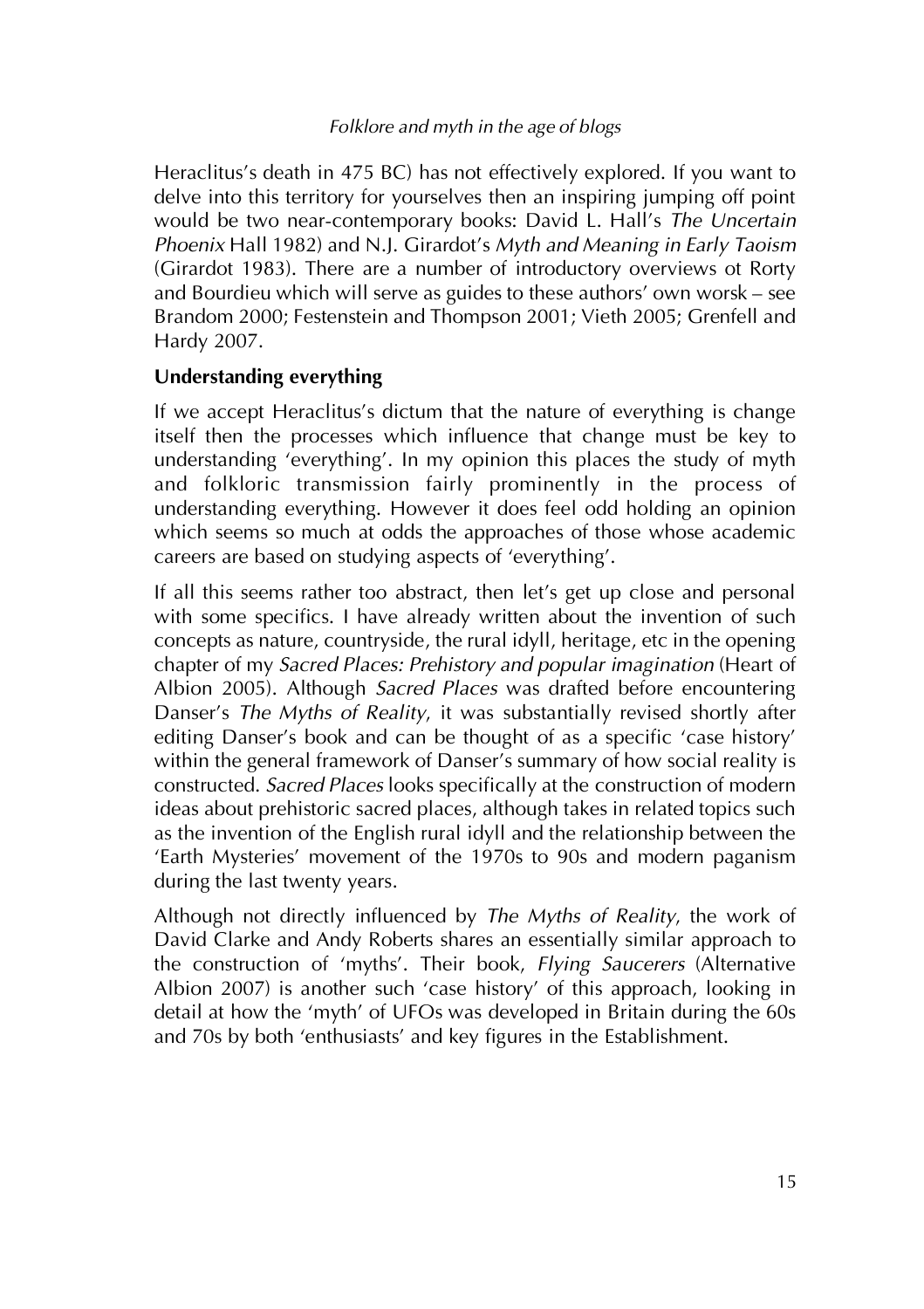#### **The construction of normality – the exclusion of the paranormal and 'fortean'**

UFOs are, almost by definition, one aspect of what islinked together as the 'paranormal'. They sit alongside 'channelled' voices, ghosts, poltergeist, fairies, werewolves, vampires, phantom black dogs, mythic animals (such as dragons, unicorns or yeti), out-of-place animals (such as panthers in the British countryside), sightings of supposedly-extinct animals, showers of frogs or fish and a whole host of so-called 'fortean' phenomena.

Although a satisfactory blanket term has yet to be invented for them, other than 'paranormal' or 'fortean', what links them together – perhaps the only thing that links them together – is that they are deemed not to be 'normal'. But this is nothing more than a self-defining logical circle. All social groups define themselves less by who is deemed 'in' than by who they *exclude* – from a group of office workers who intuitively exclude anyone who does not share the same in-jokes, through to nations or international religious organisations, which define themselves according to exclusions based on geography or creed. The social construction of 'normality' does not revolve around endless discussions about what is *accepted*; rather the boundaries are set by what is more-or-less explicitly *excluded*. The word 'paranormal' inherently helps define what is deemed 'normal' by this same process of exclusion (the *OED* defines paranormal as 'observed phenomena or powers which are presumed to operate according to natural laws beyond or outside those considered normal or known').

Whatever 'paranormal researchers' are doing they are also, unwittingly, confirming society's concepts of normality. By fundamental definition paranormal phenomena can never become part of 'normal' – or 'natural' – laws. In practice all boundaries are contested and at different times in different cultures different aspects of what is deemed 'paranormal' will be more contentious than others. Self-evidently the 1960s to 1990s were when UFOs were at their most contentious – earlier sightings of 'phantom dirigibles' did not generate such attention and, with the decline of Cold War mythmaking predicated around the technology of warfare, the sometimes hysterical interest in 'sky watching' has subsided. Instead films such as *Alien* and TV series such as the *X-Files* reflected the emergent waron-terror myth and the fear that the 'enemy is within' or, at least, the enemy is barely distinguishable from the good guys.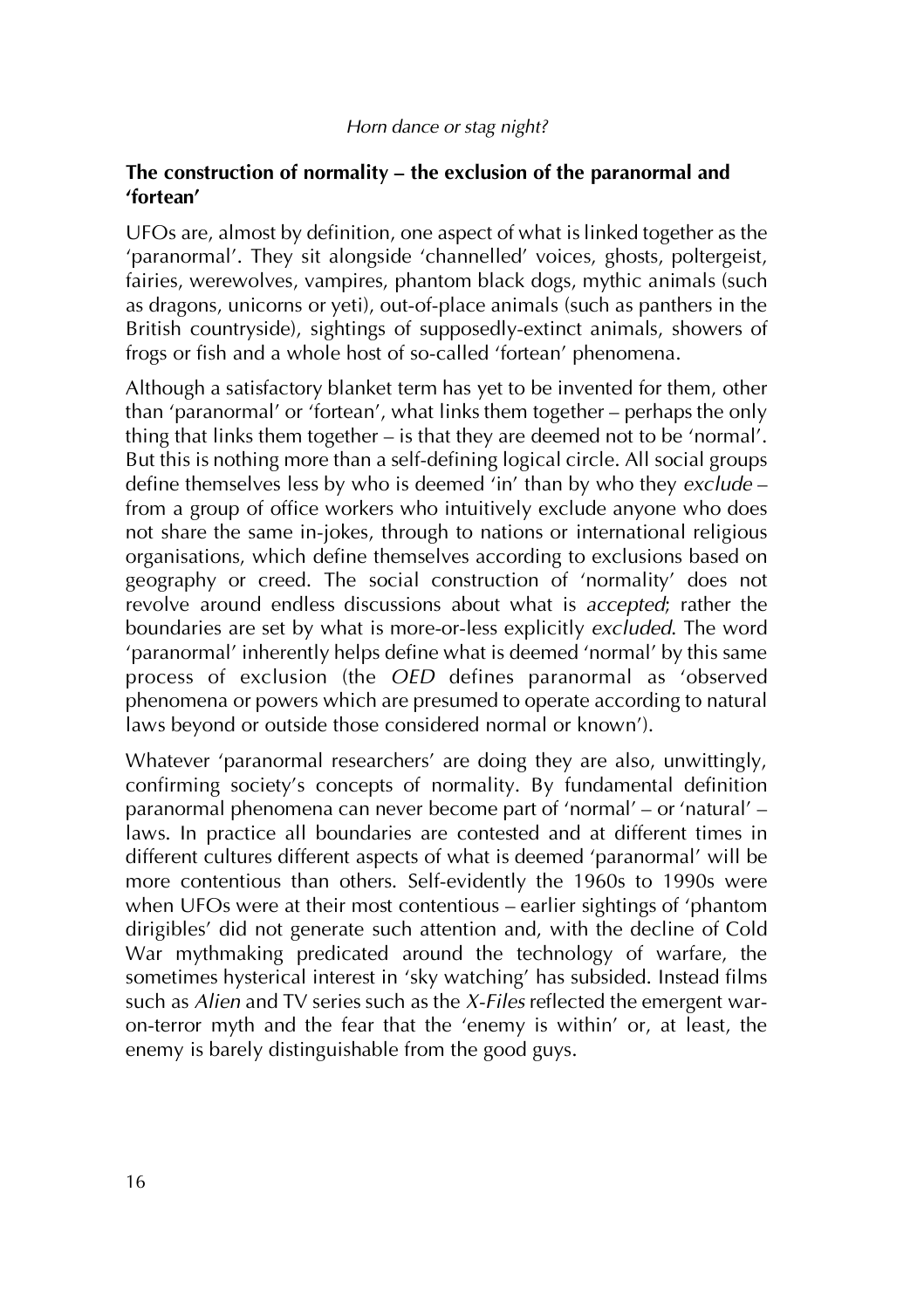#### **Fairies and princesses – classic folklore versus contemporary folklorists**

In the days before UFOs were invented, people still reported encountering 'aliens'. They had a variety of names – such as trolls, elves, pixies, brownies, boggarts, leprechauns plus an entire army of dialect variations, and even a number of euphemisms, such as 'the wee folk' – but the collective term 'fairies' has generally been used for over a hundred years. Fairies reputedly lived in hollow hills rather than hollow saucers – although since the set designers for *Teletubbies* subverted that distinction, we now have a generation of young adults who perhaps think extraterrestrials live in hollow hills too.

Like all myths and folktales, 'fairy lore' can be seen to be both a product of underlying cultural beliefs and also a key way in which those beliefs are transmitted – and, over time, challenged and changed. Strip away the Victorian nursery tale writers who made fairies wee and twee, and adorned them with gossamer wings, and you see a much darker world of fairy, one where fairies were as big as normal adults, bad tempered, always dangerous-to-know and often treacherous or best avoided. They were the 'bogeymen' of early modern Europe. How beliefs in fairies fitted into earlier British societies – and, if only by the sustained interest, how they fit into modern perceptions of the past – is revealed in Jeremy Harte's exemplary book *Explore Fairy Traditions* (Explore Books 2004). My own admiration for this book is not an anomaly – it won the Folklore Society's annual book award. If the idea of wee and twee fairies puts you off, then read this book. Firstly it will reveal the entirely different dark world of traditional fairy lore. Secondly it is masterclass in how to think – and write about – traditional folklore in an entirely contemporary manner.

Excellent and innovatory in somewhat different ways is Brendan McMahon's *The Princess Who Ate People* (Heart of Albion 2006). By combining a deep knowledge of Irish myth with his expertise as a practising psychotherapist, McMahon shows that these traditional tales offer 'life cycle narratives' – such as how to deal with adolescence, bereavement and such like – in ways which he considers are much more powerful than, say, those offered by Freudian therapies. Again, both a reinterpretation of traditional lore in the light of modern day thinking and also a 'prescriptive' example of how myth and lore can beneficially structure our sense of self.

Both Harte and McMahon step beyond looking at the 'function' of traditional lore in modern society and instead reveal the creation of the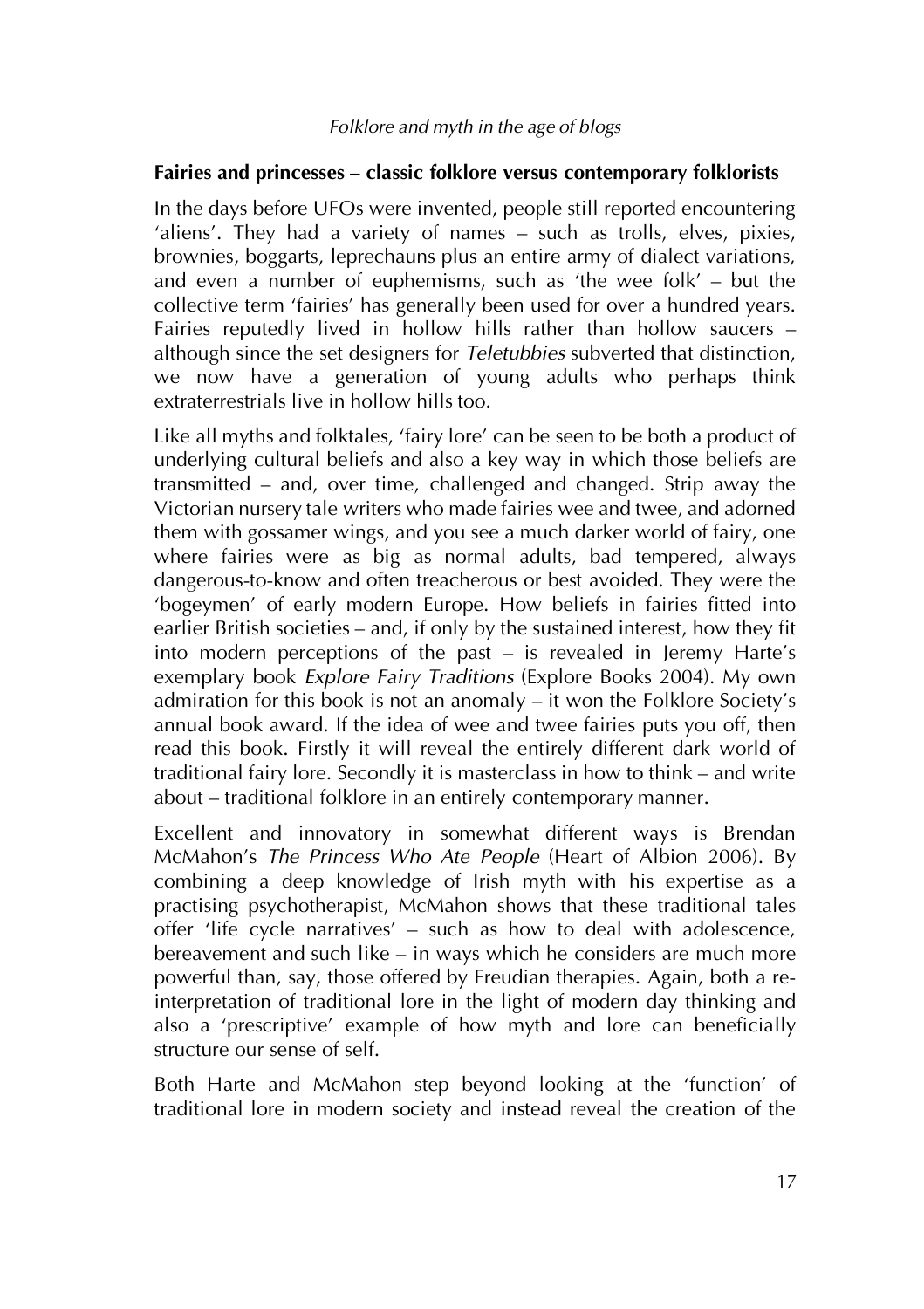meaning and significance of such lore. However, such approaches need not be applied only to fairy tales and Irish myths. As the next section discusses, such folkloric approaches are also appropriate with more contemporary topics.

#### **The role of out-of-place animals in constructing normality**

Cryptozoology – the study or 'imaginary' or out-of-place animals – is a curious overlap of social mythmaking, folklore and zoology. As Paul Williams shows in *Howls of Imagination: Wolves of England* (Heart of Albion 2007), wolves got a seriously 'bad press' at the hands of medieval Christian theologians and this myth persisted into nineteenth century fairy tales and subsequent horror stories and films. The number of wolf attacks on humans makes them less dangerous than elephants – and much less dangerous than tigers or hippos – yet few if any horror stories feature the threat from elephants, tigers or hippos. Medieval mythmaking set the stage for modern day preconceptions of fear – and fantasy.

Medieval bestiaries can be seen as the origin for a number of mythic ideas which are current today – such as 'wily' foxes and 'proud' lions. Peter Heseltine's book *A Bestiary of Brass* (Heart of Albion 2006) taks an unconventional approach by combining this medieval folklore with contemporary illustrations of the beasts concerned – as they were depicted on memorial brasses, providing a curious crossover between folklore, iconography and art history.

Unconventional in a different way is Richard Freeman's take on dragons. Starting from the copious folklore about these mythic creatures he then applies his zoological and crytozoological expertise and tries to identify if real – albeit somewhat anomalous and probably now locally-extinct – creatures could have been the inspiration for these legends. The result is his book *Explore Dragons* (Explore Books 2006).

Likewise starting from folklore but with a vast number of credible witness sightings to assist her enquiries, Merrily Harpur's investigation into *Mystery Big Cats* (Heart of Albion 2006) also explores the overlap with other paranormal phenomena and strongly-held opinions that such out-of-place animals are living in Britain.

Much less certain is the status of phantom black dogs. Sightings of a broadly similar nature are known throughout Europe and – as Simon Burchell reveals in *Phantom Black Dogs of Latin America* (Heart of Albion 2007) – in Spanish-speaking South America also. *Explore Phantom Black Dogs* (Explore Books 2005) was the first book-length study of these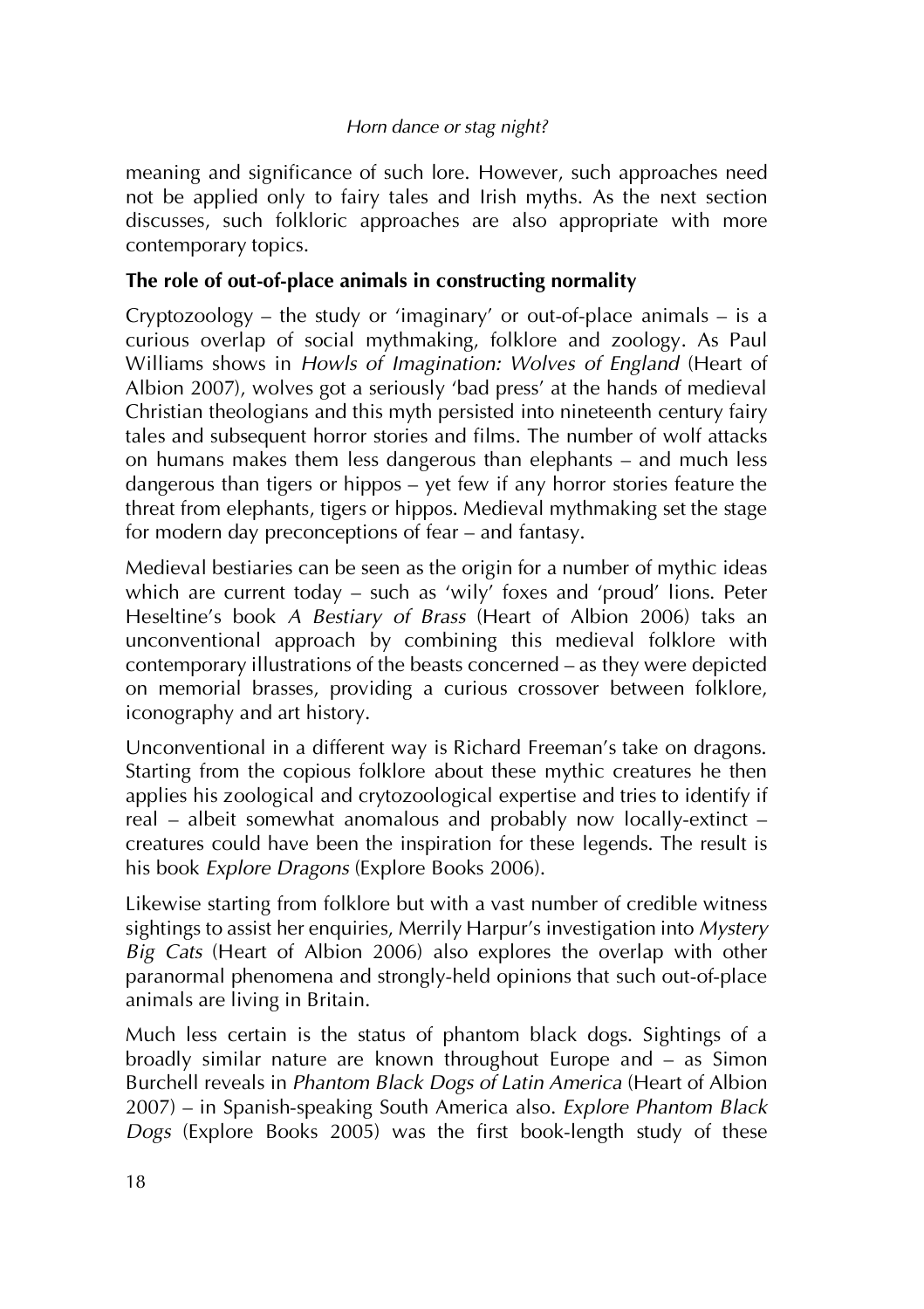frequently-attested phenomena. Indeed one of the most useful parts of the book is a bibliography of sightings. Another chapter is devoted to emails from people who have seen these phantoms – in other words, 'firsthand folklore' rather than folklore recorded by, say, nineteenth century collectors and subsequently repeatedly regurgitated in print.

I list these books not so much to create an annotated catalogue of Heart of Albion publications in recent years but rather to show that current approaches to even a specific 'genre' of folklore – mythic and out-of-place animals – can be varied and are certainly distinct from simply collecting them as 'static' stories and listing them in county-by-county 'collections'. Such an out-of-date 'butterfly collector's' perception of folklore research is at odds with the actuality of current folklore research, with its emphasis on the transmission (or 'process') of folk-whatevers, in the same way that zoologists do not merely collect butterflies or whatever but instead study lifecycles, habitat, ecological 'niches', and all the rest.

Folkloric research into mythic and out-of-place animals reveals the role that they have been given over the centuries as part of the construction of 'normality'. Our modern day fascination with these same myths and species reveals much about how such lore endures as well as how it is adapted by authors, screenwriters and directors.

#### **Folklore and fully-formed horror**

Once folklore and legend is approached more as a 'process' then some of the more enduring themes can be looked at from the perspective of how they have developed over time. Of special interest is how fantasy writers and their counterparts in the world of film have developed the genre of horror monsters, and the extent to which these myths reflect – and often perpetrate – underlying fears and fantasies. Clearly Mary Shelley's *Frankenstein* is fuelled by a fear of what nineteenth century science seemed all-but-capable of achieving. Films such as *Alien* and *ET* share the central them of 'aliens among us' but are differentiated by one manifesting fearfully in a futuristic setting while the other was a seemingly-benign 'pixie' within the safety of an iconic domestic home. It is fair to say that we construct our fears according to our underlying beliefs. If we believe that the home should be inviolable then an extraterrestrial in its midst is transgressive – even if there is cute humour in the subplot of ET wishing to communicate with his own home.

Extraterrestrials in our own homes have their folkloric precedents, not least with the idea that ghosts and the 'undead' in some sense share our physical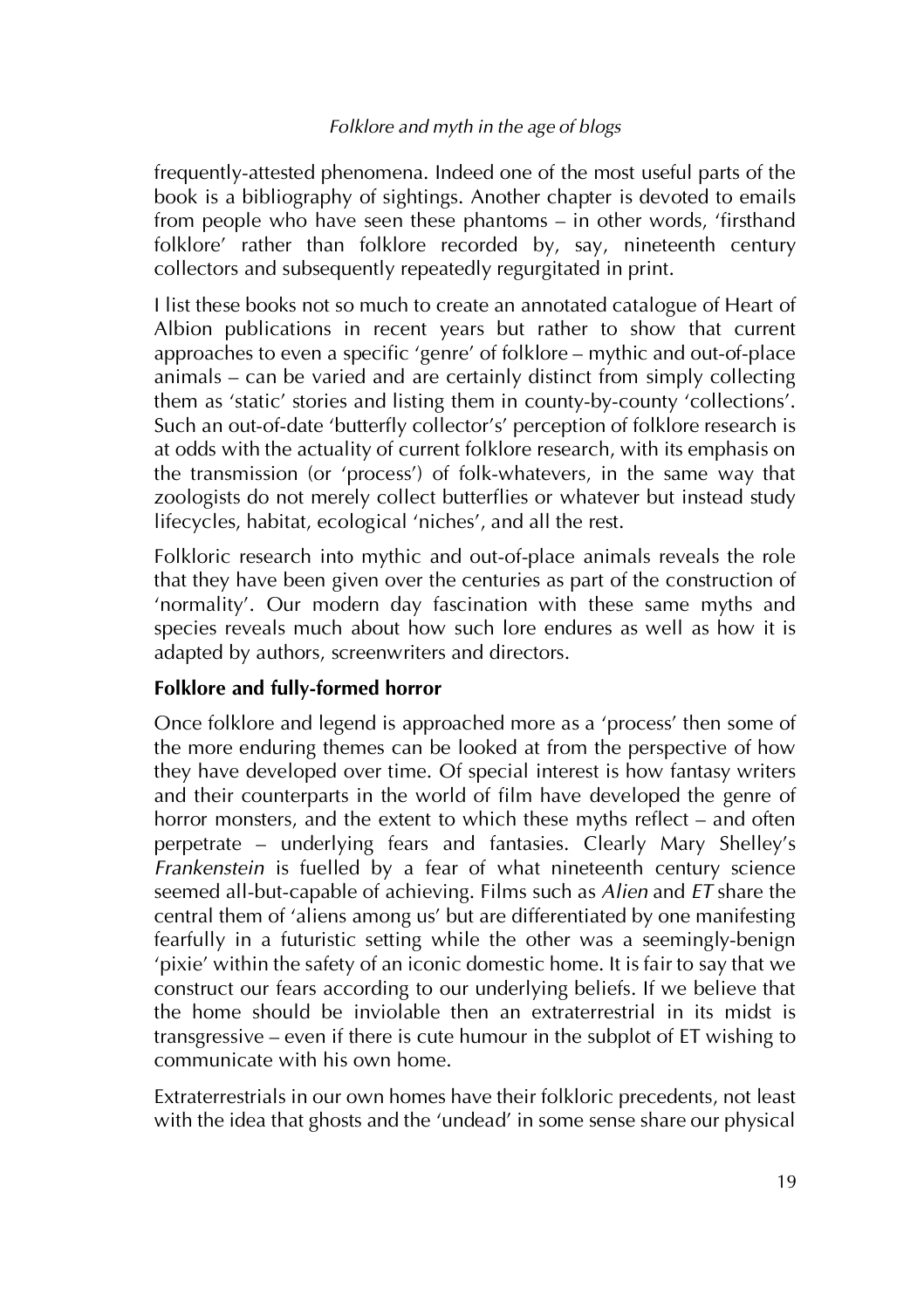space. In *Explore Vampires* (Explore Books 2007) Bob Curran shows how revenants have featured in legends ever since Classical Greece. The fears of imagined encounters with these undead however changed as the Catholic medieval era evolved into the Reformation and then early modern Rationalism. However all such evolutions are as nothing compared to the successive influences of fiction writers and filmmakers over the last 150 years.

Both Bob Curran and Paul Williams in his book on wolves venture into the equally enduring mythic territory of werewolves, showing again that folklore evolves according to the fears – and underlying myths – of societies. In traditional lore werewolves sometimes seem to equate to a euphemism for outlaws – or even perhaps paedophiles. Indeed in early written versions of Little Red Riding Hood, it is the sexual rather than nutritive appetite of the granny/werewolf which is explicitly revealed, although nineteenth century bowdlerisation soon subverted that. As ever, the meaning and significance of such tales was almost certainly much deeper than the superficial subject matter suggests – and no doubt both pluralistic and capable of rapid change.

In addition to such well-known horror genres as vampires and werewolves, there are aspects of 'normality' which are neither especially normal, nor usually approached from the perspective of folklore or myth. Michael Hallowell's *Invizikids* (Heart of Albion 2007) is an innovatory study of 'invisible' childhood friends (or, as he prefers to term them, 'quasicorporal companions') based on cross-cultural interviews. He not only fundamentally questions almost all the prior assumptions about what such imaginary friends are – both from a psychological and paranormal perspective – but also raises some serious questions about why parents are usually happy for their children to play frequently with these strange and unknown entities, whereas the presence of a real-life stranger might trigger a near-hysterical response. *Invizikids* is a perceptive and pioneering study which, in quite a different way to say the study of mythic animals, shows how society constructs what is deemed to be 'threatening' or 'acceptable' and 'normal'.

#### **F&M and the British counterculture**

Two somewhat overlapping areas of modern British counterculture provide excellent examples of how ideas can be transmitted – and, most certainly, adapted – without any significant involvement by the mass media. The first of these is one specific approach to 'alternative'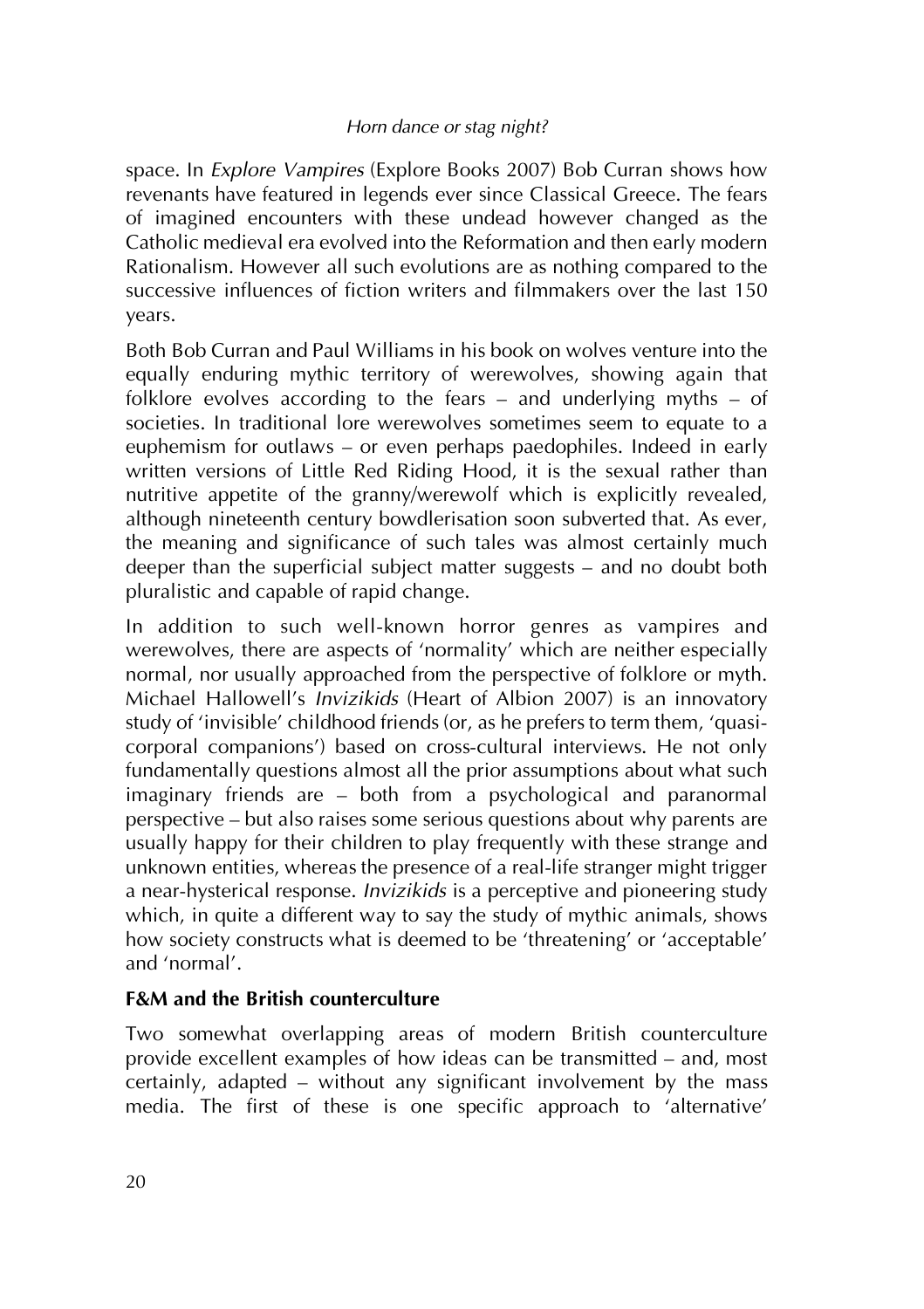archaeology known among its aficionados as 'earth mysteries'. The second is the broad spectrum of ideas which come together as 'modern paganism'.

Modern paganism is slightly the older, evolving in the 1940s and 50s out of early twentieth century magical orders such as the Hermetic Order of the Golden Dawn, Servants of the Light, and the more esoteric lodges of Freemasons – all with their roots in H.P. Blavatsky's theosophy movement. In the later 1950s the boundaries began to come down between pioneering modern paganism and the hitherto quite distinct (and, until then, distinctly unpagan) Druidic revival groups that dated back to the nineteenth century. Once the 1960s counter-culture began to take off then modern paganism and 'exotic' Eastern beliefs intermingled to create something of the blend of ideas at the core of modern paganism to this day. In the 1980s powerful feminist influences challenged some of the underlying 'myths' of this pagan movement, and other pagans actively incorporated ideas from shamanism or historic Scandinavian paganism. Simultaneously eco-politics were coming to the fore, and many pagans readily included the 'green' ethos into their spirituality.

Until the 1960s and, to a lesser extent during the 1970s, most people acquired their initial knowledge about modern paganism from a short shelf of books written by a handful of writers. However by the 1980s this had begun to change. These pioneering books were still there, but shorn of any 'canonical' status. The flow of ideas arose among fifteen or twenty privately-produced magazines, most of which had circulations in the hundreds. Few pagans would see more than four or six of these magazines on a regular basis, but contributors tended to write for several publications and to comment on each other's ideas, so the flow of similar ideas and debate reached most of the 'zines. These 'zine editors were often active in producing booklets which developed specific ideas or offered practical 'how to do it' advice with an affordable cover price. Again the print runs would rarely exceed a few hundred.

During the 1990s the 'zines mostly still survived but were augmented by monthly lectures (typically in each of the county towns) and annual conferences (both in London and key provincial locations), and then with an ever-increasing number of 'pub moots' where those curious about pagan beliefs could meet in reassuringly 'safe' places. Add to this the rituals – most pagans celebrate eight times a year, although some women's groups also follow a lunar cycle – and the opportunities for 'folkloric transmission' (although few, if any, of those involved would recognise the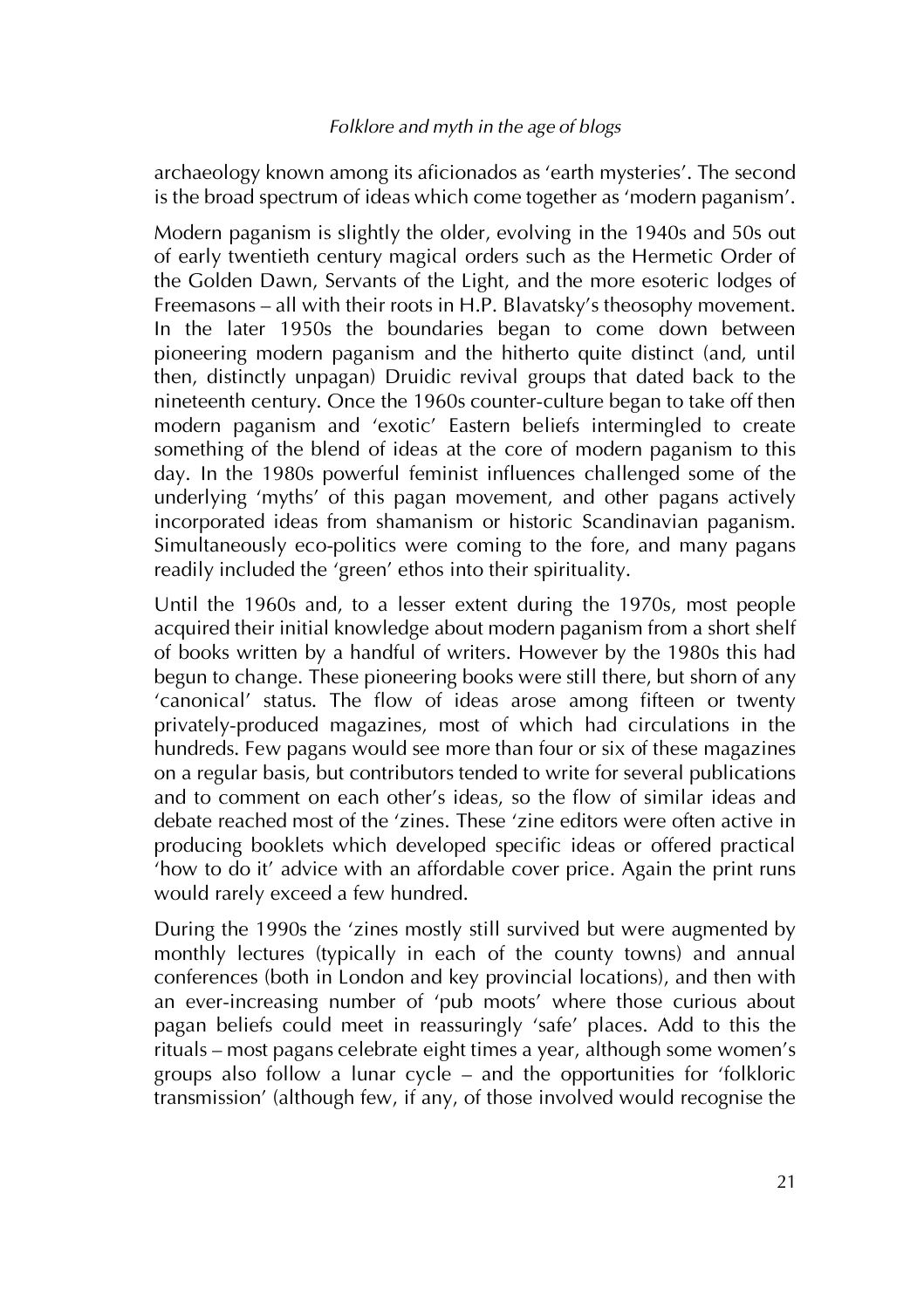term) were legion. Many of the underlying 'myths' (the 'deep structures' of modern paganism) may ultimately have been generated by a shelf of books in the 1960s but their transmission – and extensive adaptation – was not happening in books, and still less through anything which resembled the mass media.

The 'earth mysteries' movement was also a child of the 1960s counterculture (although the name 'earth mysteries' was not adopted until many years after the key ideas had developed). Its pioneers met in the UFO clubs of the late 50s and 60s and, as with modern paganism, most people became aware of the ideas from a handful of books whose authors – principally John Michell, Janet and Colin Bord and Paul Screeton – could be counted on one hand. Again booklets by a wide range of other writers quickly supplemented the flow of ideas, along with a few limitedcirculation magazines. During the 1980s regional 'earth mysteries groups' produced magazines, organised field trips and sometimes annual conferences. Although not all members of these groups might be considered characteristic of the 'counterculture', field trips could mix dowsers, psychics and modern pagans with fairly 'straight' amateur local historians and archaeologists.

Earth mysteries was always a 'fringe' approach to the past, but followers distanced themselves from the 'lunatic fringe' of 'pyramidiots', Atlantean questers and a whole bandwagon of ideas that followed in the wake of Eric von Däniken's *The Chariots of the Gods*. Earth mysteries was nevertheless anathema to the positivistic ethos of academic archaeology in the 1970s and early 80s, so – unjustly perhaps – deemed part of the 'lunatic fringe' by those who did not trouble themselves to become acquainted with the many distinct 'fringe' ideas circulating outside academe.

Right from the outset 'earth mysteries' included the traditional folkore and legends associated with natural places and prehistoric sites (one of the key sources of folklore about natural places, *The Enchanted Land* by Janet and Colin Bord, was reprinted as a fully-illustrated edition by Heart of Albion in 2006). It most certainly developed its own myths – such as aligned sites and dowsable 'energy lines' – but there was a broad spectrum of ideas and underlying ideologies. Despite the sometimes strident efforts of the longstanding editor of the key national magazine to get fellow enthusiasts to follow whatever particular approach he was currently excited by, a healthy pluralism of ideas persisted, with the main exchange of ideas taking place in the regional magazines and during their fieldtrips.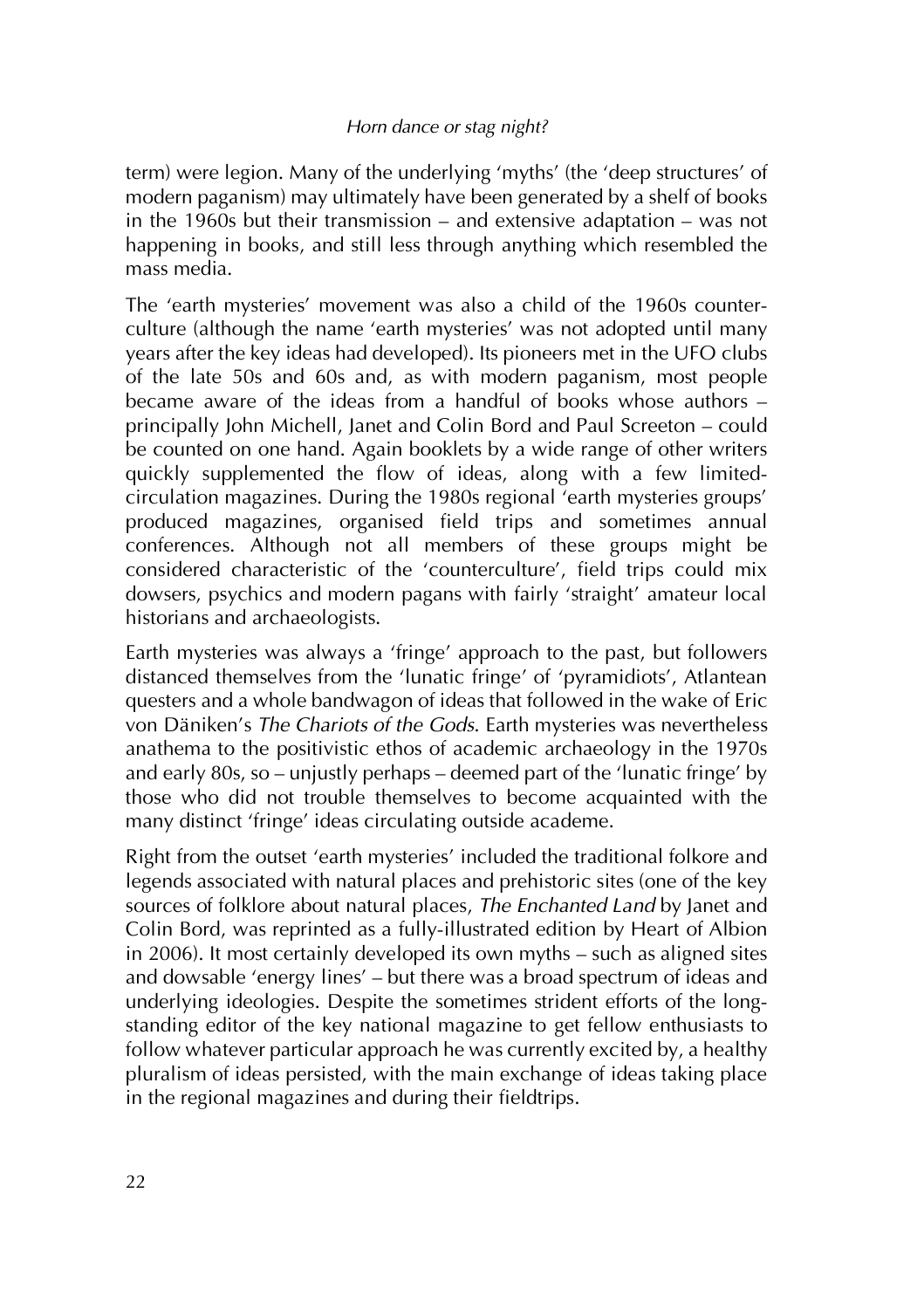During the 1970s and into the 80s one of the few opportunities for modern pagans to meet up with earth mysteries enthusiasts and, indeed, the whole spectrum of British counterculture, was at the various 'free festivals' which took place at various locations throughout Britain, although the hub of this ritual cycle was undoubtedly the summer solstice festival at Stonehenge. (Among the early instigators of the free festival movement were a bunch of anarchists who – inspired by William Blake – styled themselves 'Albion Free State'; by a somewhat circuitous path this led to the adoption of 'Heart of Albion' as the name for my publishing activities when they started in 1989.)

After sustained attempts by the tabloid press to discredit the participants, the free festival movement was violently attacked at the so-called 'Battle of the Beanfield' in 1986 at roughly the same time Margaret Thatcher contrived vicious attacks on the miners and print unions. Nevertheless Stonehenge remains an icon of the British counterculture. There is little point in trying to summarise here the way Stonehenge has acted as the focus of countercultural 'myths' as Andy Worthington's book *Stonehenge: Celebration and subversion* (Alternative Albion 2004) has done a superb job of exploring this. Andy shows that, despite extensive media attention, the countercultural 'mythos' was developed and communicated by processes that I would term 'folkloric'.

Although the free festival scene is no more, and earth mysteries reduced to a pale shadow of its former self, modern paganism goes from strength to strength. Anyone interested in researching folklore transmission of ideas 'as they happen' would do well to focus their attention on the different strands that make up paganism in Britain today.

#### **Looking at the lenses**

- Q: What is the dominant metaphor of the age any age?
- A: What that age accepts as literal.

#### Aphorism reported by Raymond Williams

The purpose of this booklet has been to outline that folklore and mythology – even though we may not think of them as such – are as integral to modern societies as we customarily think they are to more traditional worldviews. Indeed, not only are they integral to modern thinking, but they provide the 'deep structures' – up to and including our philosophical models of what we take to be 'reality' – and an increasingly important aspect of the transmission of those 'deep structures'.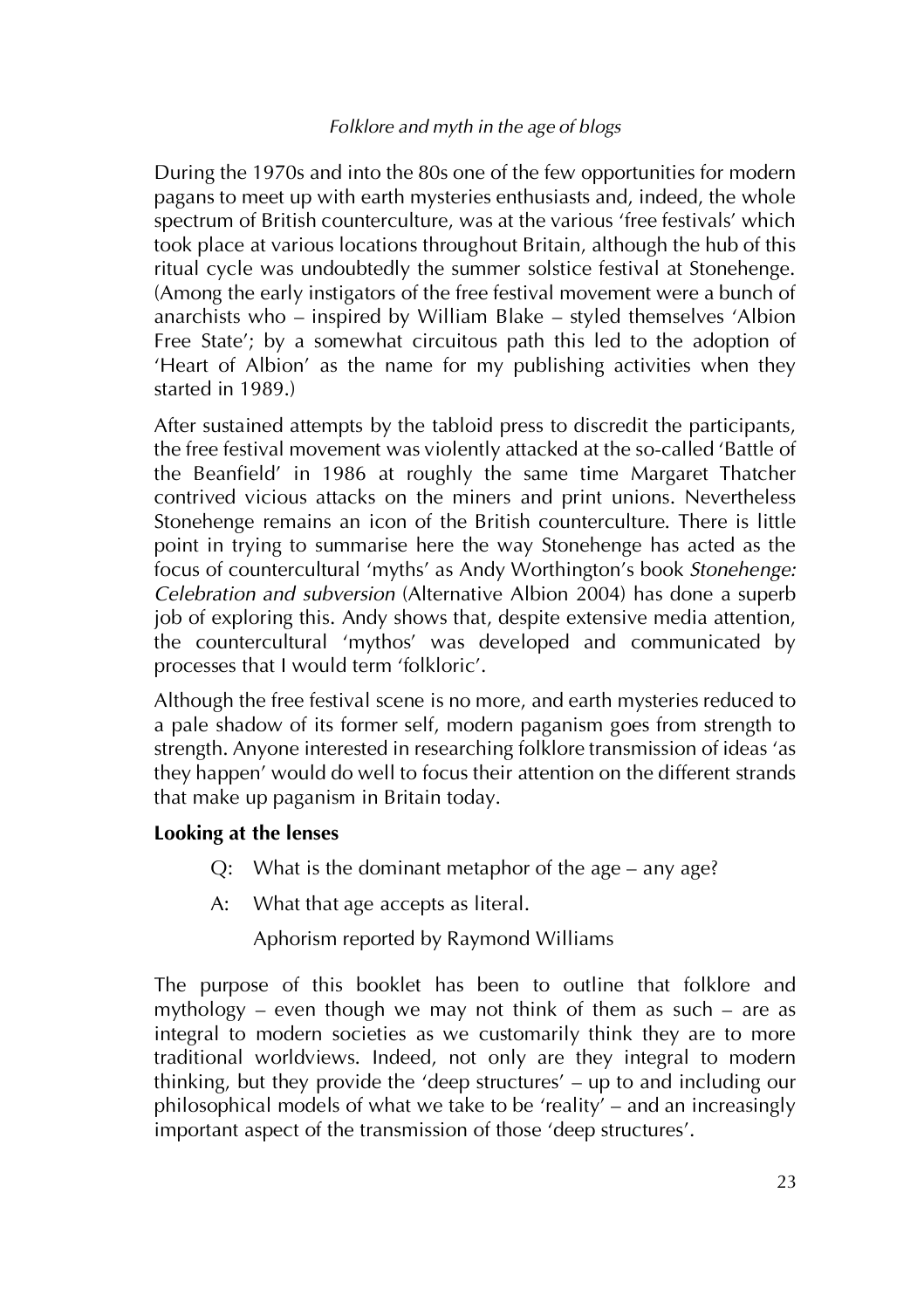When we talk about other people's 'deep structures' we refer to them as 'myths', 'ideologies', 'creeds' and suchlike. In contrast, our own 'deep structures' are often unquestionable 'givens' which create a belief system in which these ideas are indisputably true and often followed literally. Yet to someone who steps outside those 'deep structures' – in other words, looks at the spectacles through which the world is seen – then such literalism seems at best farcical and all too often dangerously fanatical. Not for nothing has it been said that 'By myth man has lived, died and – all too often – killed.' (Puhvel 1987: 2)

Folk-whatevers still include the continuation of such traditional customs as the Abbots Bromley Horn dance, which help to define both the identity of the village and the sort of people who attend traditional folk customs. However the in-jokes shared in an office, or the 'transgressive' rituals of stag and hen nights, just as equally serve to bond – and implicitly if not explicitly – exclude people who are not part of that 'in group'. Such 'folkloric transmission' is key to understanding how mythic ideas adapt and transform, and especially to understanding how ideas not being promulgated by the mass media and developed and shared.

Looking back over the titles published by Heart of Albion during the last six years reveals that aspects of traditional 'folk-whatevers' can be looked at anew from a modern perspective, as with many of the titles in the Explore Books series. Key aspects of British contemporary culture can also be studied with the emphasis on the way meaning and significance have been constructed, as with the titles that have appeared under the Alternative Albion imprint. In the next few years I hope these approaches become the basis of a much larger collection of such research and, more importantly, inspire the readers of the books to look, so to speak, *at* the lenses rather than *through* the lenses, and to see that the 'deep structures' of all societies are metaphors rather than literal truths.

#### **Acknowledgements**

My thanks to Jeremy Harte and Alby Stone for reading an earlier draft of this booklet and trying to save me from the errors of my generalisations. Remaining shameful generalisations and errant opinions are, of course, entirely of my own making.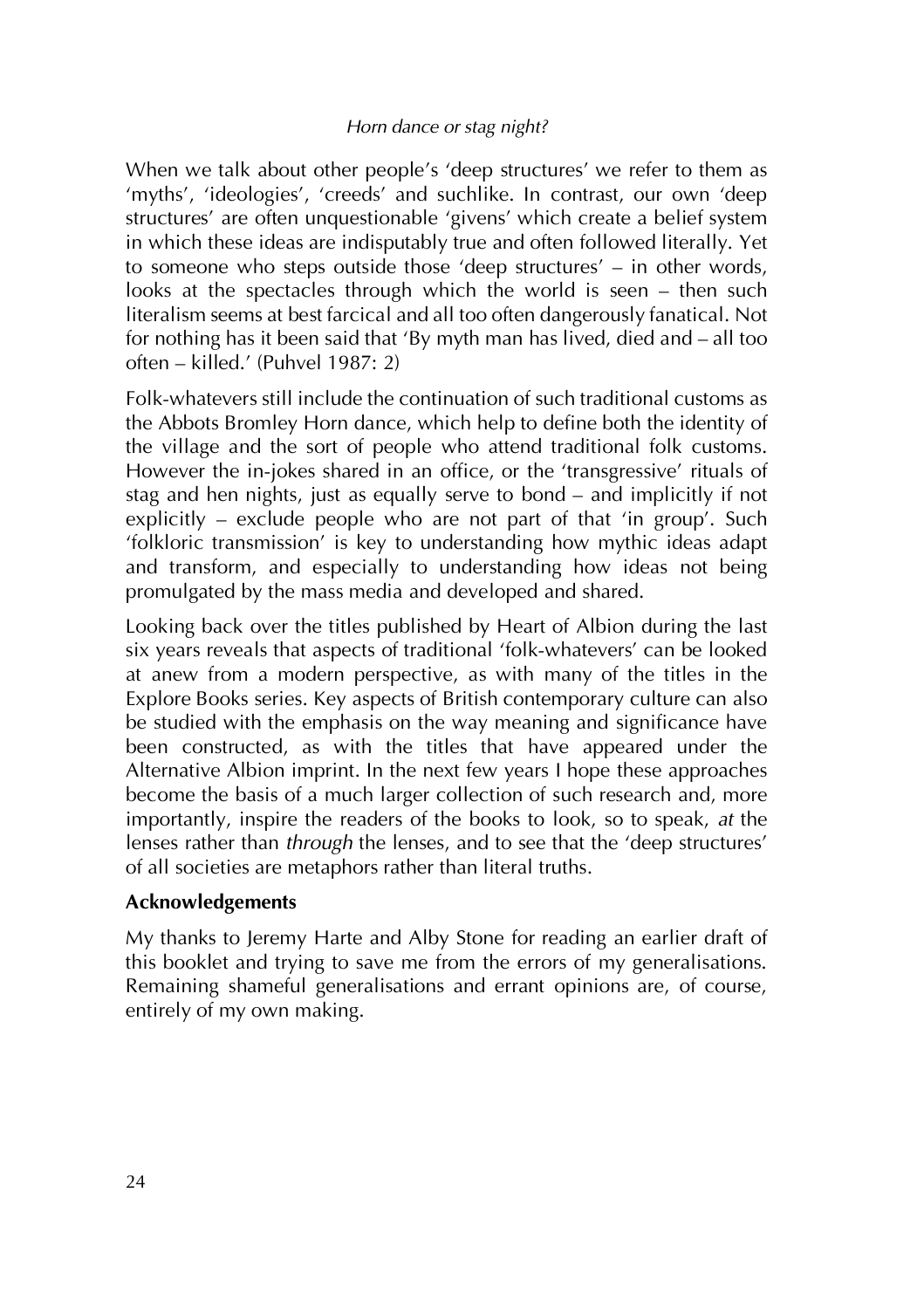#### **Sources and works cited**

- Berger, Peter and Thomas Luckmann, 1997, *The Social Construction of Reality: A treatise in the sociology of knowledge,* Penguin (1st publ. USA 1966).
- Bord, Janet and Colin, 2006, *The Enchanted Land: Myths and legends of Britain's landscape*, Heart of Albion; (1st published 1995).
- Brandom, Robert B., 2000, *Rorty and His Critics*, Blackwell.
- Burchell, Simon, 2007, *Phantom Black Dogs of Latin America,* Heart of Albion.
- Clarke, David and Andy Roberts, 2007, *Flying Saucers: A social history of UFOlogy*, Alternative Albion.
- Curran, Bob, 2007, *Explore Vampires*, Explore Books.

Danser, Simon, 2005, *The Myths of Reality*, Alternative Albion.

- Denning, Kathryn, 1999, 'Apocalypse past/future: Archaeology and folklore, writ large', in C. Holtorf and A. Gazin-Schwartz (eds), *Archaeology and Folklore*, Routledge.
- Doty, William, 2004, *Myth: A handbook*, Greenwood.
- Festenstein, Matthew and Simon Thompson, 2001, *Richard Rorty: Critical dialogues*, Polity Press.
- Freeman, Richard, 2006, *Explore Dragons,* Explore Books.
- Girardot, N.J., 1983, *Myth and Meaning in Early Taoism,* University of California Press.
- Grenfell, Michael and Cheryl Hardy, 2007, *Art Rules: Pierre Bourdieu and the visual arts,* Berg.
- Hamilton, Carol V., 2004, 'Being nothing: George W. Bush as presidential simulacrum', *CTheory*, 27, article 144; ww.ctheory.net/text\_file.asp?pick=427
- Hall, David L., 1982, *The Uncertain Phoenix: Adventures towards a postcultural sensibility,* Fordham UP.
- Hallowell, Michael J., 2007, *Invizikids: The curious enigma of 'imaginary' childhood friends*, Heart of Albion.
- Heseltine, Peter, 2006, *A Bestiary of Brass,* Heart of Albion.
- Jones, Malcolm, 2002, *The Secret Middle Ages: Discovering the real medieval world,* Sutton.
- Kohn, Livia, 1992, *Early Chinese Mysticism: Philosophy and soteriology in the Taoist tradition,* Princeton UP.
- Marwick, Arthur, 1970, *The Nature of History,* Macmillan (3rd edn 1989)
- Potter, Jonathan, 1996, *Representing Reality: Discourse, rhetoric and social construction*, Sage.
- Puhvel, Jaan, 1987, *Comparative Mythology*, John Hopkins UP.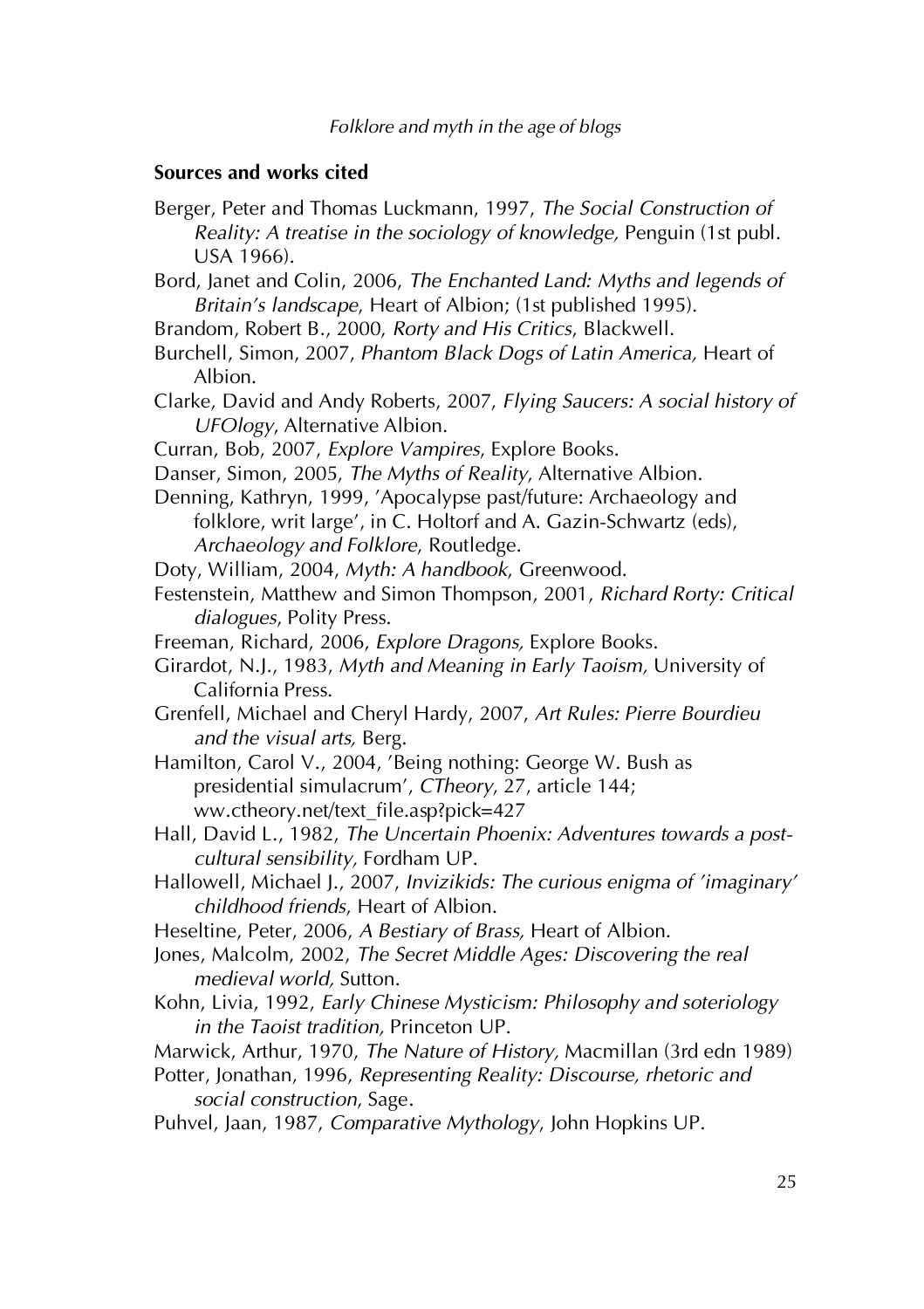- Rorty, Richard, 1980, *Philosophy and the Mirror of Nature*, Princeton UP.
- Rorty, Richard, 1991, *Objectivity, Relativism and Truth*, Cambridge UP.
- Segal, Robert A., 2004, *Myth: A very short introduction,* Oxford UP.
- Screeton, Paul, 2006, *Crossing the Line: Trespassing on railway weirdness*, Heart of Albion.
- Searle, John R., 1995, *The Construction of Social Reality,* Simon and Schuster.
- Thompson, E.P., 1963, *The Making of the English Working Class,* Gollanz.
- Thompson, E.P., 1993, *Customs in common: Studies in traditional popular culture,* The New Press.
- Trubshaw, Bob, 2002, *Explore Folklore*, Explore Books
- Trubshaw, Bob, 2003, *Explore Mythology*, Explore Books
- Trubshaw, Bob, 2005, *Sacred Places: Prehistory and popular imagination*, Heart of Albion.
- Trubshaw, Bob (ed), 2005, *Explore Phantom Black Dogs,* Explore Books.
- Vieth , Andreas, 2005, *Richard Rorty: His philosophy under discussion*, Ontos Verlag.
- Westwood, Jennifer and Jacqueline Simpson, 2005, *The Lore of the Land,* Penguin.
- Whitehead, Alfred North, 1929, *Process and reality: an essay in cosmology,* Cambridge UP.
- Williams, Paul, 2007, *Howls of Imagination: Wolves of England*, Heart of Albion.

A comprehensive bibliography of Bob Trubshaw's books, booklets, CD-ROMs and articles is online at: www.indigogroup.co.uk/trubshaw/index.htm

A substantial number of articles relevant to this booklet can be found on the Foamy Custard website

www.indigogroup.co.uk/foamycustard/ ('Foamy Custard' is an approximate acronym for 'folklore, mythology, cultural studies and related disciplines'.)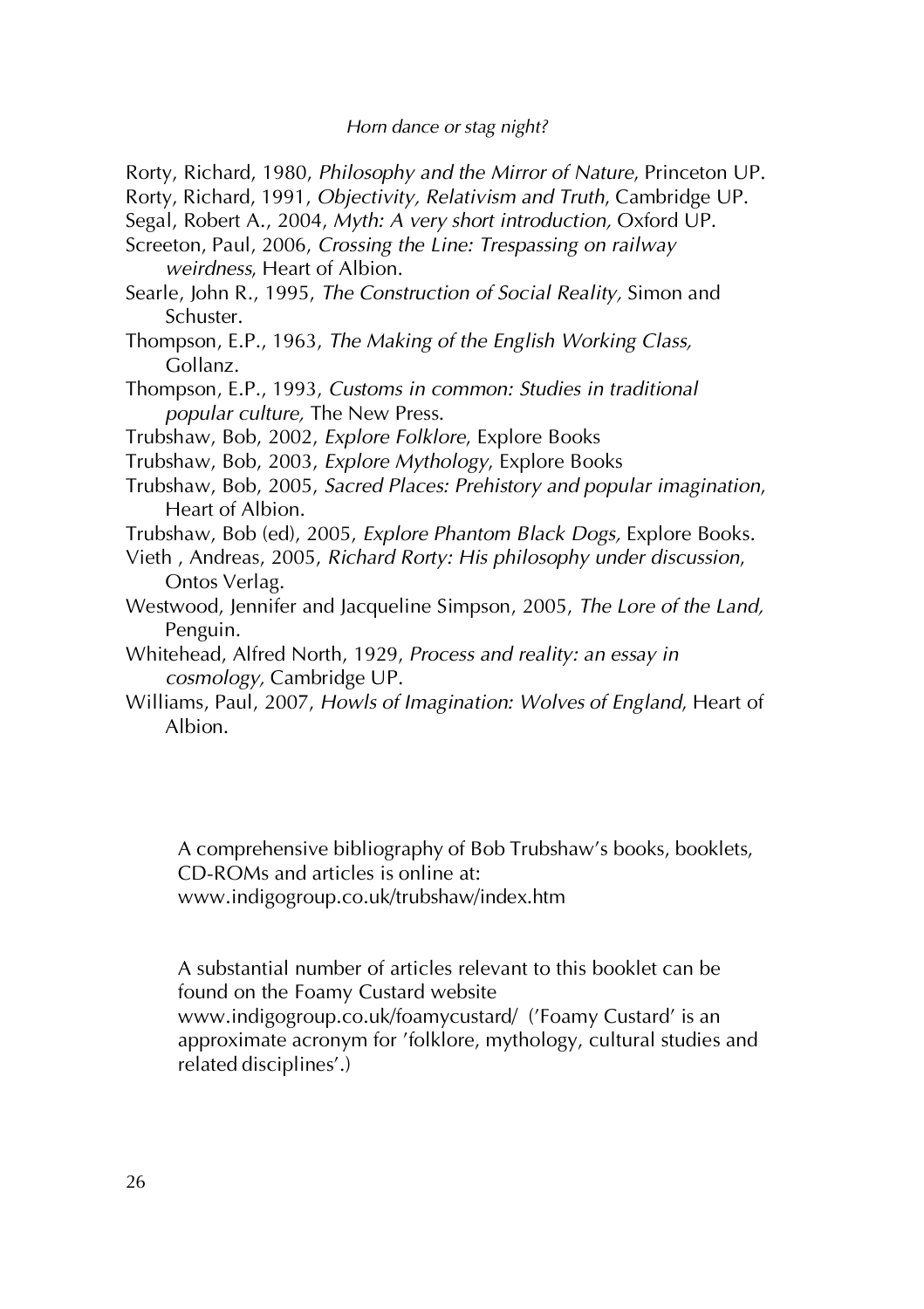# **Myths of Reality Simon Danser**

'This liberal author's knowledge of contemporary society is amazingly broad. He exposits the mythic depths (and appearances) of everything from 'the myth of science' to superhero attitudes of contemporary American nationalism.



'Along the way he challenges many superficial trivialities about myths functioning in culture. He regards the mythic as a primary, highly effective agent of social ideology, and is never hesitant about demanding that the garments of our truly mythological capitalism are ill-fitting and socially harmful.

'This is the best book I know in terms of disclosing the pragmatic functioning of myth in society.'

William Doty, Professor Emeritus, The University of Alabama and author of *Mythography: The study of myths and rituals*

Simon Danser asks us to think of myths as like the lenses in spectacles – we see the world through them, but rarely see them in their own right. He then systematically focuses on the myths at the core of the belief systems which create every aspect of what we take to be reality: religion, politics, commerce, science, knowledge, consciousness, selfidentity, and much else that we take as 'given'.

This book reveals how reality is culturally constructed in an evercontinuing process from mythic fragments transmitted by the mass media and adapted through face-to-face and Internet conversations.

ISBN 978 1872 883 809. Published 2005. Demy 8vo (215 x 138 mm), 205 + xiv pages, paperback. **£12.95**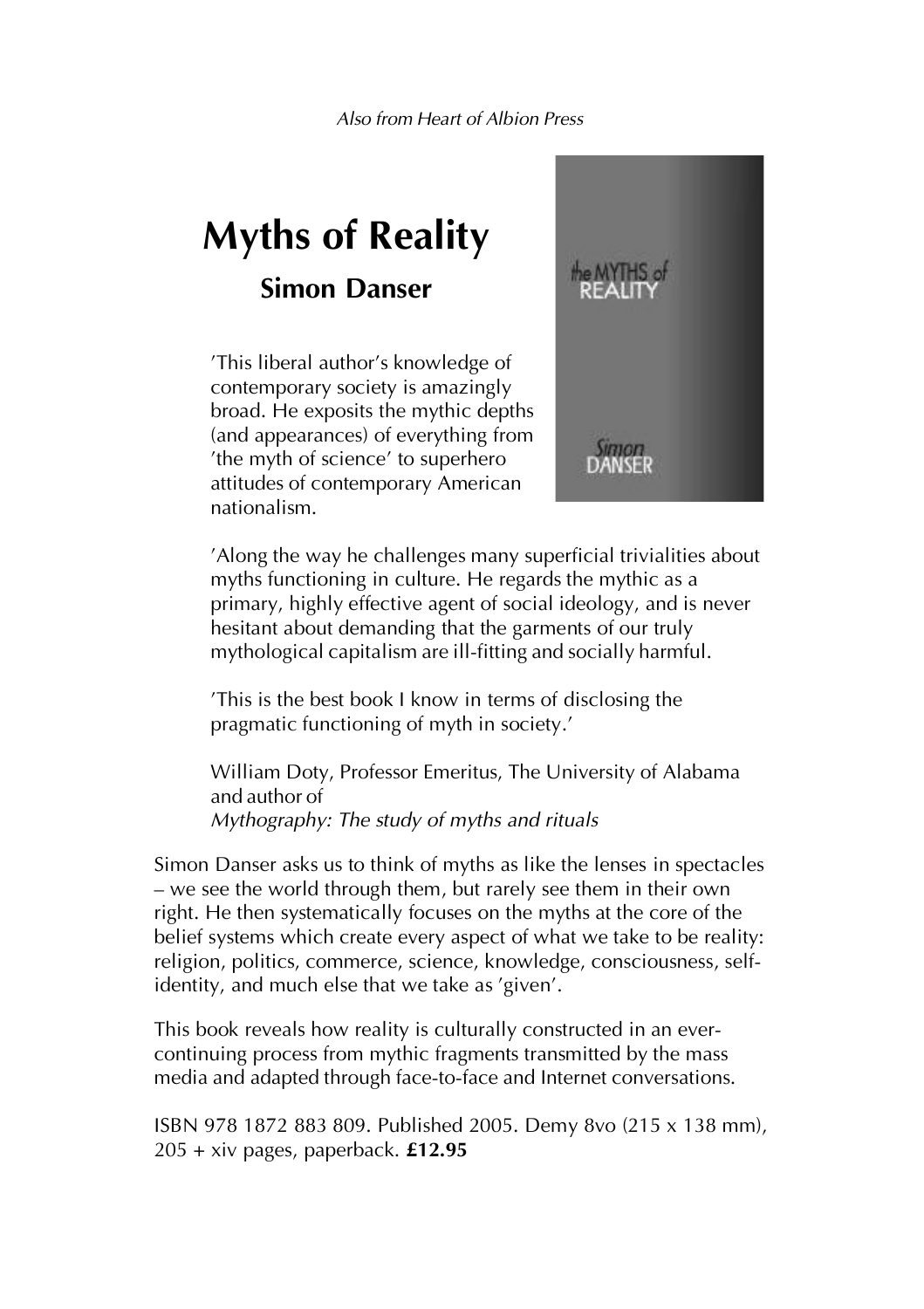# **Explore Folklore**

**Bob Trubshaw**

#### **'A howling success, which plugs a big and obvious gap'** Professor Ronald Hutton



There have been fascinating developments in the study of folklore in the last twenty-or-so years, but few books about British folklore and folk customs reflect these exciting new approaches. As a result there is a huge gap between scholarly approaches to folklore studies and 'popular beliefs' about the character and history of British folklore. *Explore Folklore* is the first book to bridge that gap, and to show how much 'folklore' there is in modern day Britain.

*Explore Folklore* shows there is much more to folklore than morris dancing and fifty-something folksingers! The rituals of 'what we do on our holidays', funerals, stag nights and 'lingerie parties' are all full of 'unselfconscious' folk customs. Indeed, folklore is something that is integral to all our lives – it is so intrinsic we do not think of it as being 'folklore'.

The implicit ideas underlying folk lore and customs are also explored. There might appear to be little in common between people who touch wood for luck (a 'tradition' invented in the last 200 years) and legends about people who believe they have been abducted and subjected to intimate body examinations by aliens. Yet, in their varying ways, these and other 'folk beliefs' reflect the wide spectrum of belief and disbelief in what is easily dismissed as 'superstition'.

*Explore Folklore* provides a lively introduction to the study of most genres of British folklore, presenting the more contentious and profound ideas in a readily accessible manner.

ISBN 978 1872 883 601. Published 2002. Perfect bound, demi 8vo (215x138 mm), 200 pages, **£9.95**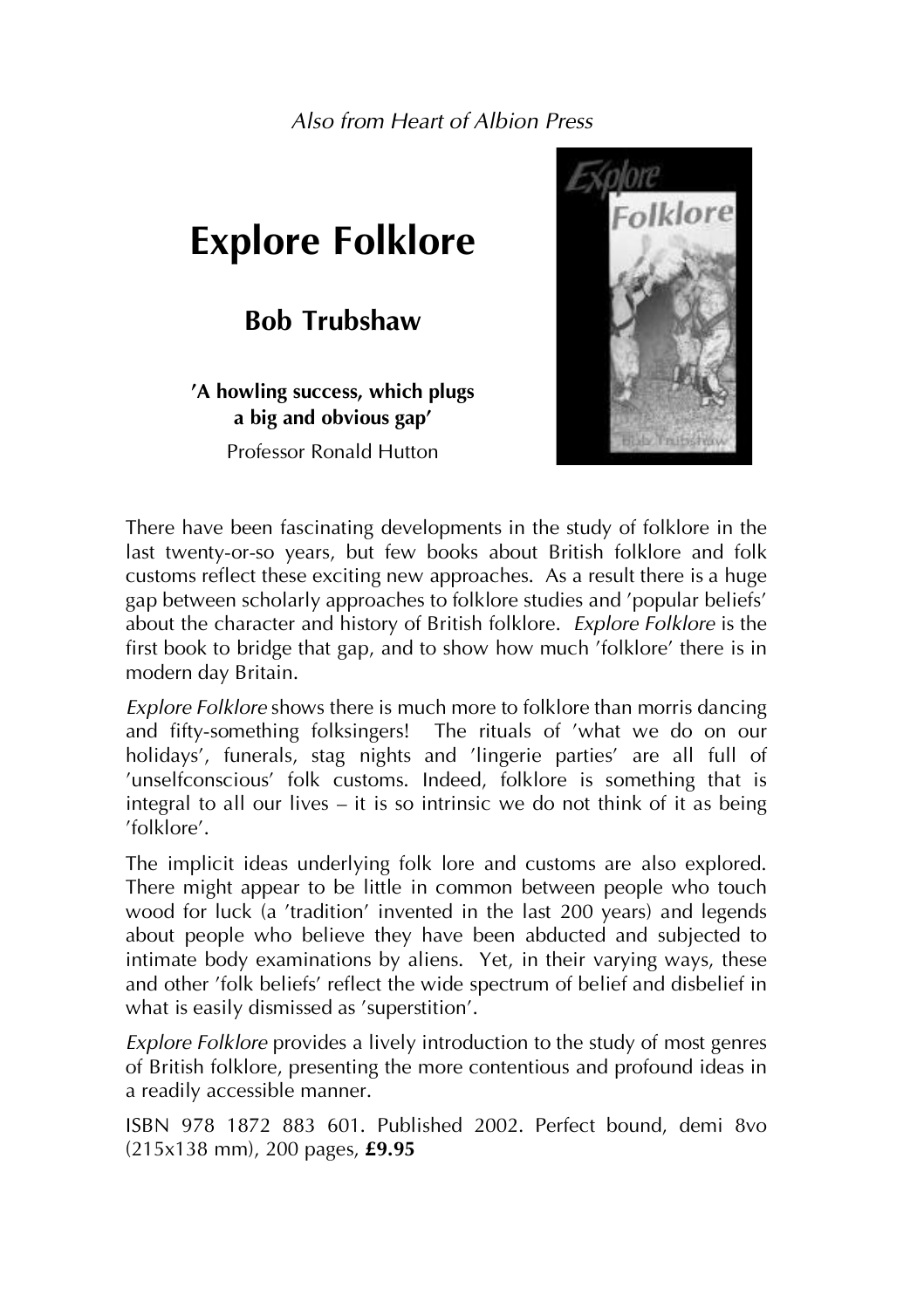# **Explore Mythology**

### **Bob Trubshaw**

Myths are usually thought of as something to do with 'traditional cultures'. The study of such 'traditional' myths emphasises their importance in religion, national identity, hero-figures, understanding the origin of the universe, and predictions of an apocalyptic demise. The academic study of myths has



done much to fit these ideas into the preconceived ideas of the relevant academics.

Only in recent years have such long-standing assumptions about myths begun to be questioned, opening up whole new ways of thinking about the way such myths define and structure how a society thinks about itself and the 'real world'.

These new approaches to the study of myth reveal that, to an astonishing extent, modern day thinking is every bit as 'mythological' as the worldviews of, say, the Classical Greeks or obscure Polynesian tribes. Politics, religions, science, advertising and the mass media are all deeply implicated in the creation and use of myths.

*Explore Mythology* provides a lively introduction to the way myths have been studied, together with discussion of some of the most important 'mythic motifs' – such as heroes, national identity, and 'central places' – followed by a discussion of how these ideas permeate modern society. These sometimes contentious and profound ideas are presented in an easily readable style of writing.

ISBN 978 1872 883 625. Published 2003. Perfect bound. Demi 8vo (215 x 138 mm), 220 + xx pages, 17 line drawings. **£9.95**